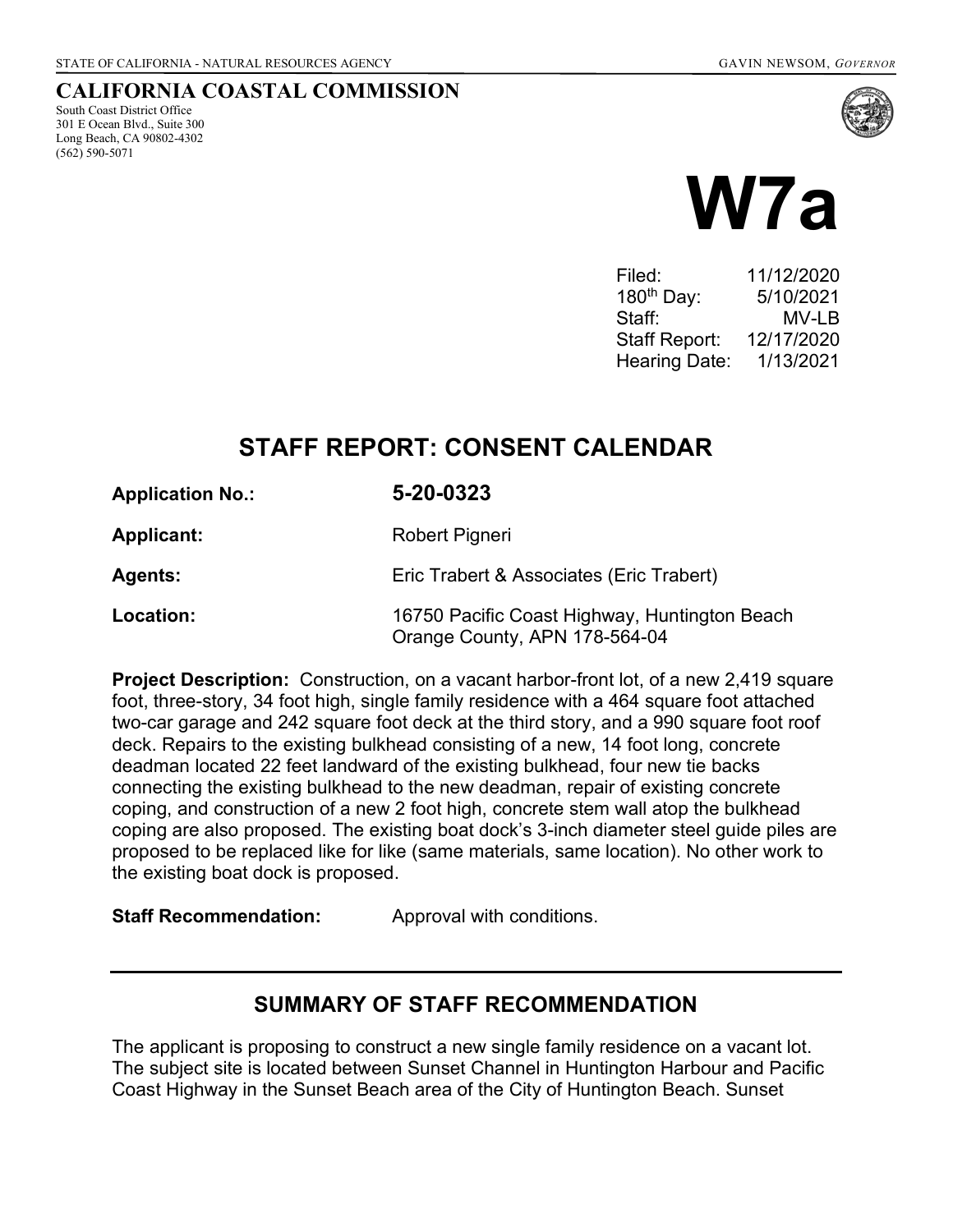Beach is a narrow, low lying area located between the ocean and Huntington Harbour. Sunset Beach is currently vulnerable to flooding during high tides and/or storms. It is expected to become more vulnerable to flooding and other coastal hazards as sea level rises. The main issues raised by the proposed development relate to coastal hazards due to future sea level rise. Staff is recommending special conditions to address this and other issues. The applicant is in agreement with all recommended special conditions.

The subject site is a bulkheaded lot. The proposed project includes repairs to the existing bulkhead, which will occur entirely from the landward side of the site and will not result in any fill of coastal waters. The Commission has allowed continued use of bulkheads in small boat harbors such as Huntington Harbour as well as neighboring Newport Harbor, and other areas when they are necessary to protect "existing" development. Many of these small boat harbors and the related bulkheads were developed well prior to passage of the Coastal Act. This is the case for the Sunset Beach community, which first began to be developed in the early part of the last century. Bulkheads on these small boat harbors, including the bulkhead at this site, protect more than just the development upon the lot where the bulkhead exists. The harbor-fronting bulkheads are maintained individually by property owners, but function as a de facto uniform structure to protect more than just the individual properties. The public infrastructure that would otherwise be threatened by flooding in the absence of these bulkheads includes public streets, municipal water and sewer lines, storm drain systems, and utility connections that typically occur in the public right-of-way. The proposed bulkhead repair is necessary to protect not just the subject site, but also to protect the existing community and public infrastructure of Sunset Beach. Thus, the bulkhead is necessary to protect "existing," pre-Coastal Act development.

Staff is recommending approval of the proposed development, including repair of the existing bulkhead, with Special Condition No. 1, which prohibits future bulkhead work that would result in bayward expansion (fill of coastal waters) of the existing bulkhead footprint.

However, the threat of flooding at the site is not limited to flooding from the harbor immediately adjacent to the site. Flooding on Pacific Coast Highway currently occurs in Sunset Beach. CoSMoS modeling indicates that flooding on Pacific Coast Highway can approach within tens of feet of the subject site under current highest tides and/or storm events. That is expected to worsen with future sea level rise. However, he level of Pacific Coast Highway adjacent to the site is at approximately elevation seven (7) feet NAVD 88. The lowest level of the proposed structure is to be elevated to ten (10) feet NAVD 88. In addition, the lowest level is proposed to be waterproofed. These measures will help to address the flooding impacts in the near term. However, the Coastal Hazard Analysis report prepared for the proposed project indicates that the site and development are expected to be safe from sea level rise coastal hazards until approximately the year 2056, thirty-six years from now. This falls short of the 75 year economic life typically considered with new development. In addition to flooding from Pacific Coast Highway, which originates from other areas of the harbor, future sea level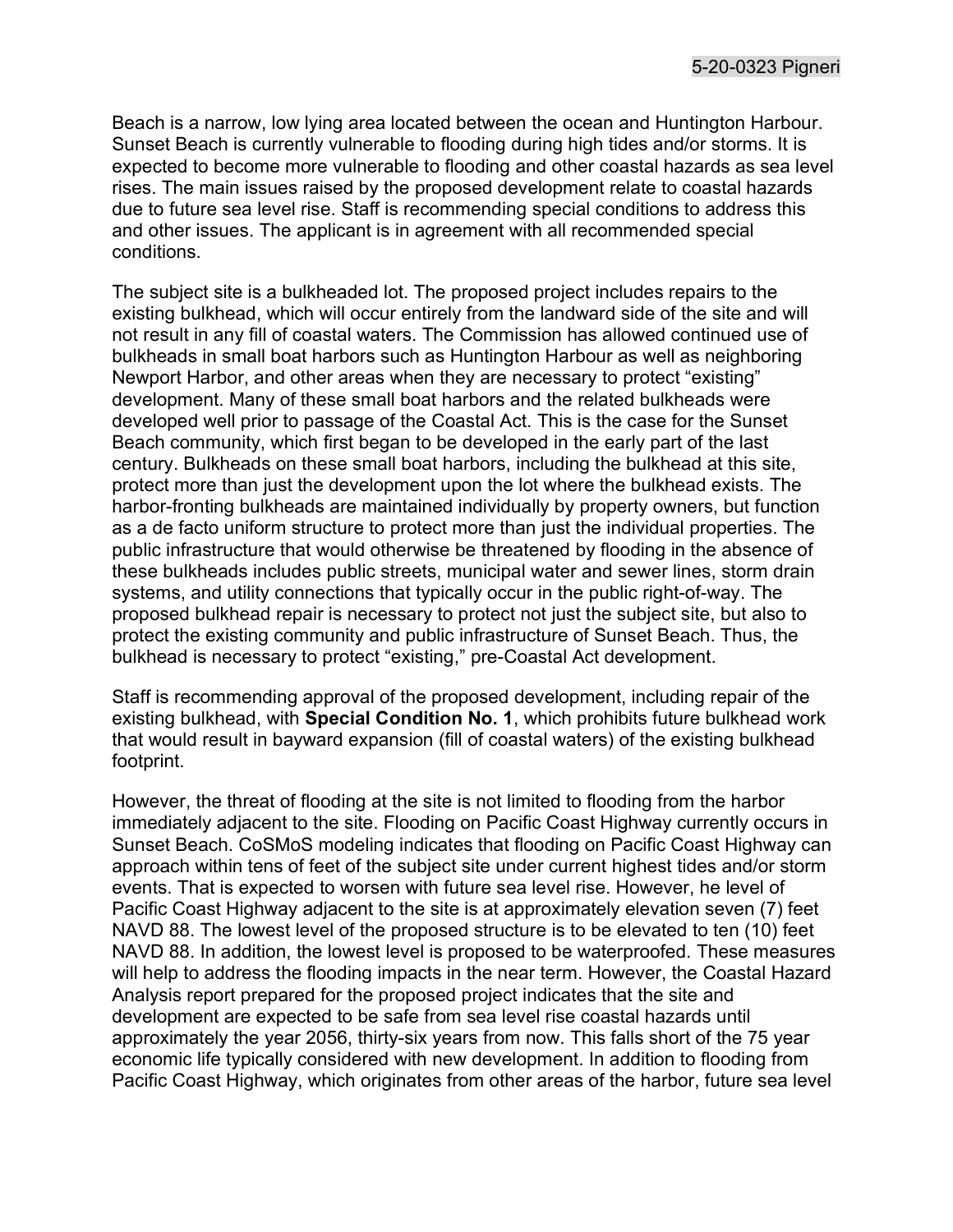# 5-20-0323 Pigneri

rise may eventually lead to flooding from the ocean and other coastal hazards over the typically evaluated 75 year life of development.

To address this, staff is recommending Special Condition No. 2, which requires that the applicant waive any rights to future shoreline protection. As "new" development, the proposed project is not afforded the shoreline protection that would be afforded to existing development (i.e. development that existed prior to passage of the Coastal Act) under Coastal Act Section 30235. In addition, Special Condition No. 2 requires that the house be removed if it becomes unsafe for occupancy or use due to damage or destruction from waves, flooding, erosion, or other hazards related to coastal processes; or if essential services to the site (e.g. utilities, roads) can no longer feasibly be maintained due to coastal hazards; or if required by future LCP policies for sea level rise adaptation planning.

Staff is recommending approval of the proposed coastal development permit with ten (10) special conditions. The special conditions are recommended to assure consistency with the hazards, public access, habitat protection, and water quality policies of Chapter 3 of the Coastal Act. The special conditions require: 1) no future seaward expansion of bulkhead footprint; 2) waiver of rights to any future shoreline protective device; 3) the applicant's assumption of risk; 4) notice that the coastal development permit is for only the development descripted herein; 5) notice that approval of this permit does not constitute a waiver of any public rights that exist or may exist on the property now or in the future; 6) Pre- and Post-Construction Eelgrass Surveys; 7) Pre-Construction Caulerpa Taxifolia Survey; 8) Conformance with drainage plan as proposed; 9) Implementation of Construction Responsibilities and Debris Removal water quality measures; and 10) recordation of a deed restriction.

Orange County's LCP for Sunset Beach was effectively certified in 1982 and updated in 1992. However, Sunset Beach was annexed into the City of Huntington Beach effective August 2011. This annexation terminated the County's LCP permitting jurisdiction for the area. The Sunset Beach annexation area has not yet been incorporated into the City of Huntington Beach certified LCP. Thus, there is not currently an effective certified LCP for Sunset Beach and, therefore, the Chapter 3 policies of the Coastal Act provide the standard of review for coastal development permits in the area. The previously certified Sunset Beach LCP may be used as guidance where appropriate.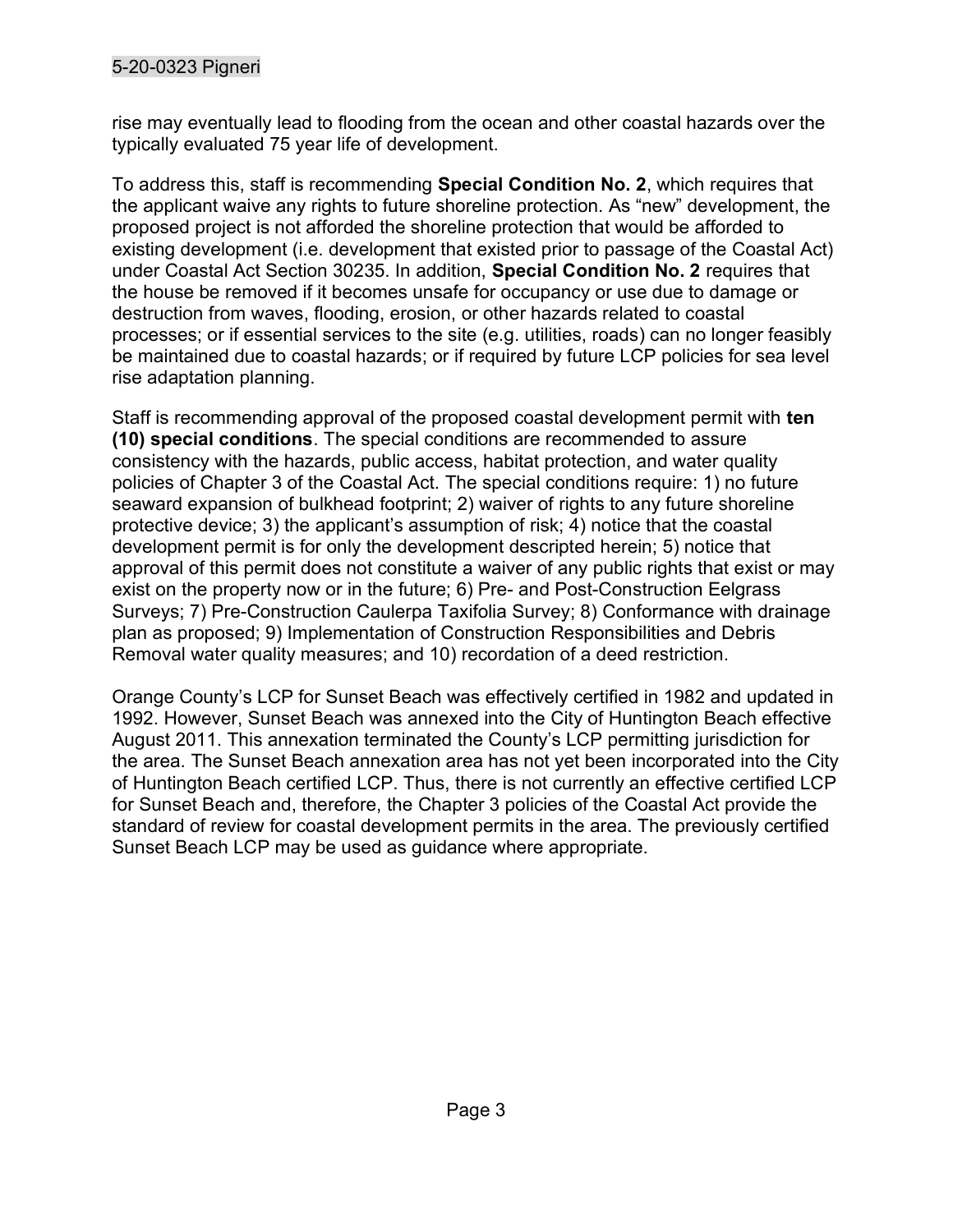# Table of Contents

| F. CALIFORNIA ENVIRONMENTAL QUALITY ACT (CEQA)  25 |  |
|----------------------------------------------------|--|
|                                                    |  |

# Exhibits:

- 1. Vicinity Map
- 2. Proposed Project Plans
- 3. Photo of Boat Dock Guide Piles
- 4. CoSMoS Maps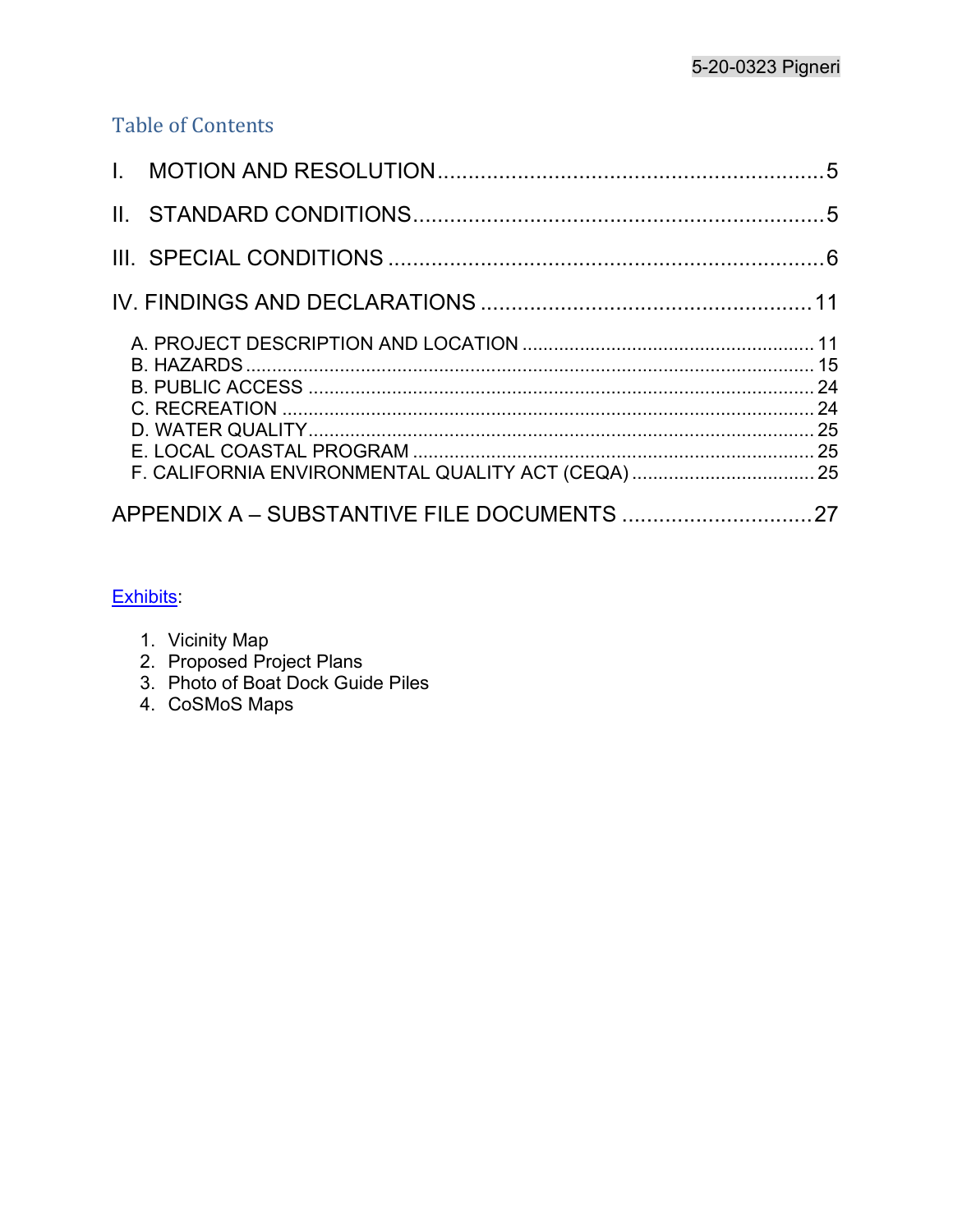# I. MOTION AND RESOLUTION

# Motion:

I move that the Commission **approve** the coastal development permit applications included on the consent calendar in accordance with the staff recommendations.

Staff recommends a YES vote. Passage of this motion will result in approval of all of the permits included on the consent calendar. The motion passes only by affirmative vote of a majority of the Commissioners present.

# Resolution:

The Commission hereby approves a coastal development permit for the proposed development and adopts the findings set forth below on grounds that the development as conditioned will be in conformity with the policies of Chapter 3 of the Coastal Act. Approval of the permit complies with the California Environmental Quality Act because either 1) feasible mitigation measures and/or alternatives have been incorporated to substantially lessen any significant adverse effects of the development on the environment, or 2) there are no further feasible mitigation measures or alternatives that would substantially lessen any significant adverse impacts of the development on the environment.

# II. STANDARD CONDITIONS

- 1. Notice of Receipt and Acknowledgment. The permit is not valid and development shall not commence until a copy of the permit, signed by the applicant or authorized agent, acknowledging receipt of the permit and acceptance of the terms and conditions, is returned to the Commission office.
- 2. Expiration. If development has not commenced, the permit will expire two years from the date on which the Commission voted on the application. Development shall be pursued in a diligent manner and completed in a reasonable period of time. Application for extension of the permit must be made prior to the expiration date.
- 3. Interpretation. Any questions of intent or interpretation of any condition will be resolved by the Executive Director or the Commission.
- 4. Assignment. The permit may be assigned to any qualified person, provided assignee files with the Commission an affidavit accepting all terms and conditions of the permit.
- 5. Terms and Conditions Run with the Land. These terms and conditions shall be perpetual, and it is the intention of the Commission and the applicant to bind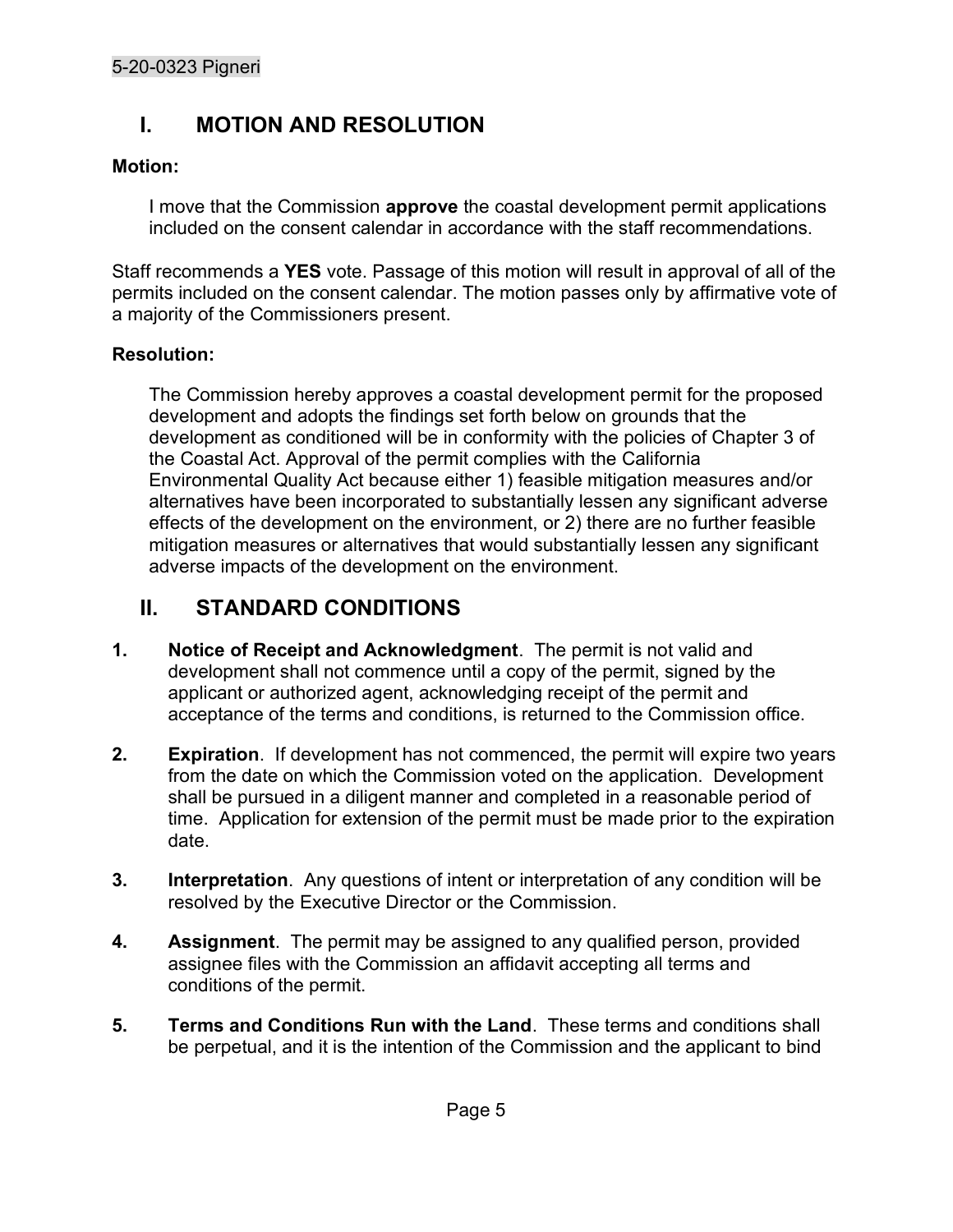all future owners and possessors of the subject property to the terms and conditions.

# III. SPECIAL CONDITIONS

This permit is granted subject to the following special conditions:

#### 1. No Future Bayward Expansion of Existing Shoreline Protective Device (Bulkhead).

A. By acceptance of this Permit, the applicant agrees, on behalf of itself (or himself or herself, as applicable) and all successors and assigns, that no future repair or maintenance, enhancement, reinforcement, or any other activity affecting the shoreline structure (bulkhead) approved pursuant to Coastal Development Permit No. 5-20-0323, as described and depicted on approved project plans (Exhibit 2 of this staff report dated December 17, 2020), shall result in any encroachment bayward of the authorized footprint of the shoreline structure. By acceptance of this Permit, the applicant waives, on behalf of itself (or himself or herself, as applicable) and all successors and assigns, any rights to such activity that may exist under Public Resources Code Section 30235.

B. By acceptance of this Permit, the applicant agrees, on behalf of itself (or himself or herself, as applicable) and all successors and assigns, that no new shoreline protective device(s) shall ever be constructed to protect the development approved pursuant to Coastal Development Permit No.5-20-0323, as depicted on approved project plans (Exhibit 2 of this staff report dated December 17, 2020), including in the event that the development is threatened with damage or destruction from waves, erosion, storm conditions, flooding, liquefaction, bluff retreat, landslides, or other coastal hazards in the future, and as may be exacerbated by sea level rise. By acceptance of this Permit, the applicant hereby waives, on behalf of itself (or himself or herself, as applicable) and all successors and assigns, any rights to construct such devices that may exist under applicable law.

# 2. Waiver of Rights to Future Shoreline Protective Device.

A. By acceptance of this permit, the applicant acknowledges that the development authorized by this permit – including the single-family residence, attached garage, foundations, and patio – constitutes new development under the Coastal Act, and is therefore not entitled to a shoreline protective device under Section 30235 of the Coastal Act. Thus, by acceptance of this permit, the applicant hereby waives, on behalf of itself and all successors and assigns, any rights to construct such shoreline protective devices to protect the development approved pursuant to CDP No. 5-20-0323.

B. By acceptance of this Permit, the applicant further agrees, on behalf of itself and all successors and assigns, that they are required to remove all or a portion of the development authorized by the permit, and restore the site, if: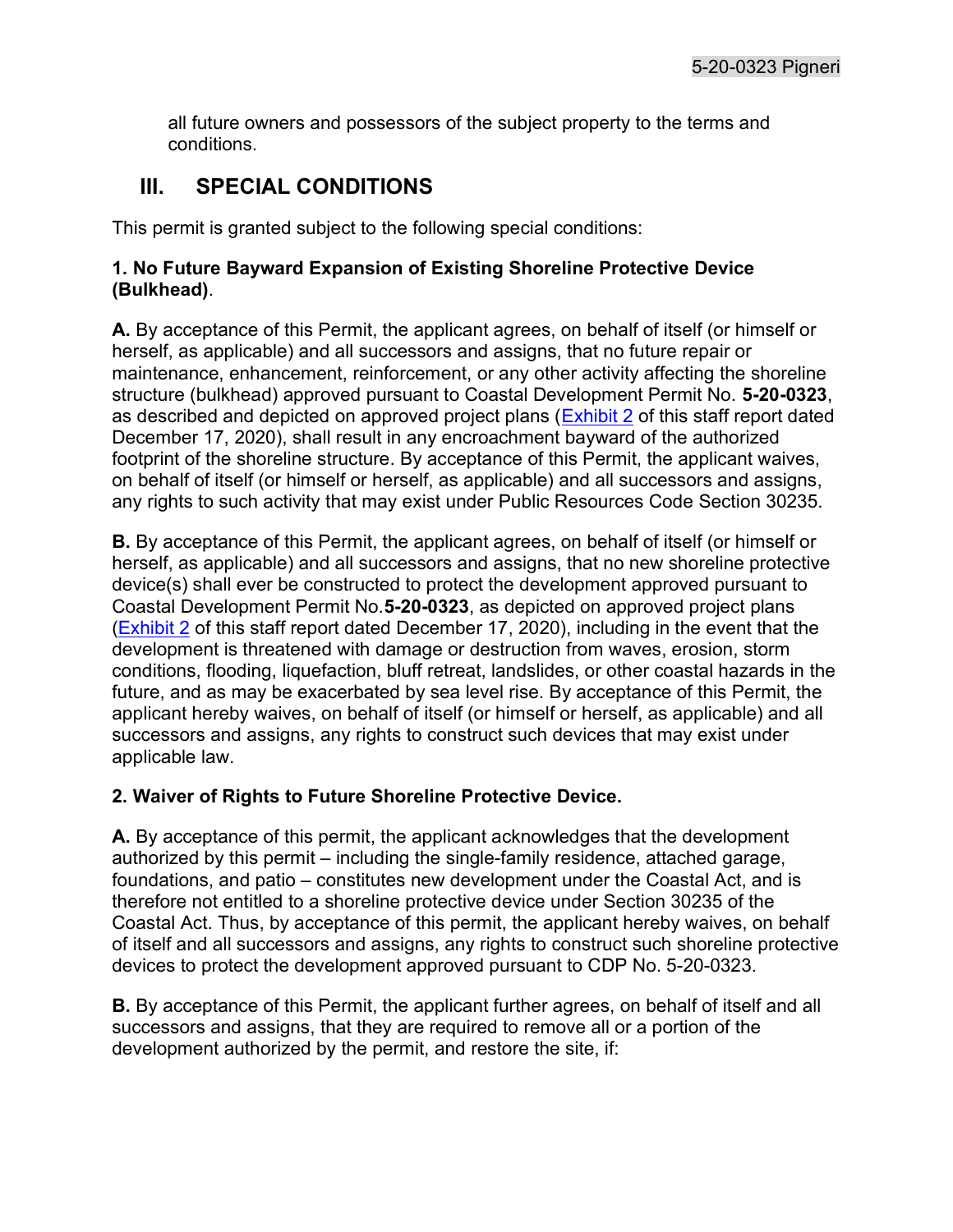(1) the City or any other government agency with legal jurisdiction has issued a final order, not overturned through any appeal or writ proceedings, determining that the structures are currently and permanently unsafe for occupancy or use due to damage or destruction from waves, flooding, erosion, bluff retreat, landslides, or other hazards related to coastal processes, and that there are no feasible measures that could make the structures suitable for habitation or use without the use of bluff or shoreline protective devices;

(2) essential services to the site (e.g., utilities, roads) can no longer feasibly be maintained due to the coastal hazards listed above;

(3) removal is required pursuant to LCP policies for sea level rise adaptation planning; or

(4) the development requires new and/or augmented shoreline protective devices that conflict with relevant LCP or Coastal Act policies.

In addition, the development approval does not permit encroachment onto public trust lands, and any future encroachment must be removed unless the Coastal Commission determines that the encroachment is legally permissible pursuant to the Coastal Act and authorizes it to remain. Any future encroachment would also be subject to the State Lands Commission's (or other designated trustee agency's) leasing approval.

# 3. Assumption of Risk, Waiver of Liability and Indemnity.

By acceptance of this permit, the applicant acknowledges and agrees (i) that the site may be subject to hazards from waves, erosion, storm conditions, liquefaction, flooding, and sea level rise; (ii) to assume the risks to the applicant and the property that is the subject of this permit of injury and damage from such hazards in connection with this permitted development; (iii) to unconditionally waive any claim of damage or liability against the Commission, its officers, agents, and employees for injury or damage from such hazards; and (iv) to indemnify and hold harmless the Commission, its officers, agents, and employees with respect to the Commission's approval of the project against any and all liability, claims, demands, damages, costs (including costs and fees incurred in defense of such claims), expenses, and amounts paid in settlement arising from any injury or damage due to such hazards.

# 4. Future Development.

Permit Compliance. The permittee shall undertake and maintain the development in conformance with the special conditions of the permit and the final plans. Any proposed changes to the approved plans shall be reported to the Executive Director in order to determine if the proposed change shall require a permit amendment pursuant to the requirements of the Coastal Act and the California Code of Regulations. No changes to the approved plans shall occur without a Commission approved permit amendment unless the Executive Director determines that no permit amendment is required.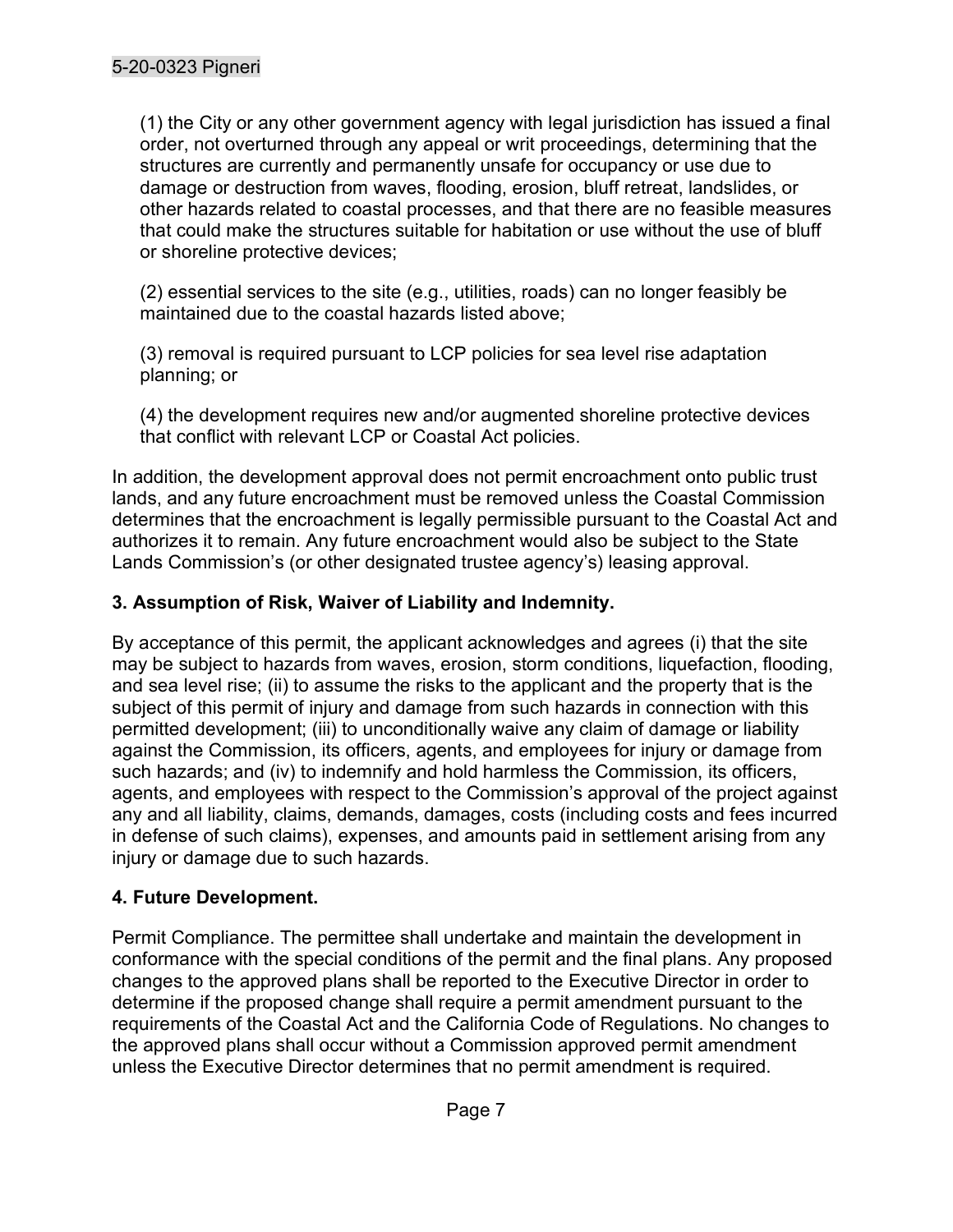5-20-0323 Pigneri

#### 5. Public Rights.

The Coastal Commission's approval of this permit shall not constitute a waiver of any public rights that exist or may exist on the property now or in the future. The permittee shall not use this permit as evidence of a waiver of any public rights that may exist on the property now or in the future.

#### 6. Eelgrass Survey(s).

A. Pre-Construction Eelgrass Survey. Pre-Construction Eelgrass Survey. A valid pre-construction eelgrass (Zostera marina) survey shall be completed during the period of active growth of eelgrass (typically March through October). The preconstruction survey shall be completed within 60 days before the start of construction. The survey shall be prepared in full compliance with the "California Eelgrass Mitigation Policy" dated October 2014 (except as modified by this special condition) adopted by the National Marine Fisheries Service and shall be prepared in consultation with the California Department of Fish and Wildlife. The applicant shall submit the eelgrass survey for the review and approval of the Executive Director within five (5) business days of completion of each eelgrass survey and in any event no later than fifteen (15) business days prior to commencement of any development. If the eelgrass survey identifies any eelgrass within the project area which would be impacted by the proposed project, the development shall require an amendment to this permit from the Coastal Commission or a new coastal development permit.

B. Post-Construction Eelgrass Survey. If any eelgrass is identified in the project area by the survey required in subsection A of this condition above, within 30 days of completion of construction if completion of construction occurs within the active growth period, or within the first 30 days of the next active growth period following completion of construction that occurs outside of the active growth period, the applicant shall survey the project site to determine if any eelgrass was adversely impacted. The survey shall be prepared in full compliance with the "California Eelgrass Mitigation Policy" dated October 2014 (except as modified by this special condition) adopted by the National Marine Fisheries Service and shall be prepared in consultation with the California Department of Fish and Wildlife. The applicant shall submit the post-construction eelgrass survey for the review and approval of the Executive Director within thirty (30) days after completion of the survey. If any eelgrass has been impacted by project construction, the applicant shall replace the impacted eelgrass at a minimum 1.38:1 ratio on-site, or at another appropriate location subject to the approval of the Executive Director, in accordance with the California Eelgrass Mitigation Policy. Any exceptions to the required 1.38:1 mitigation ratio found within CEMP shall not apply. Implementation of mitigation shall require an amendment to this permit or a new coastal development permit unless the Executive Director determines that no amendment or new permit is legally required.

#### 7. Pre-construction Caulerpa Taxifolia Survey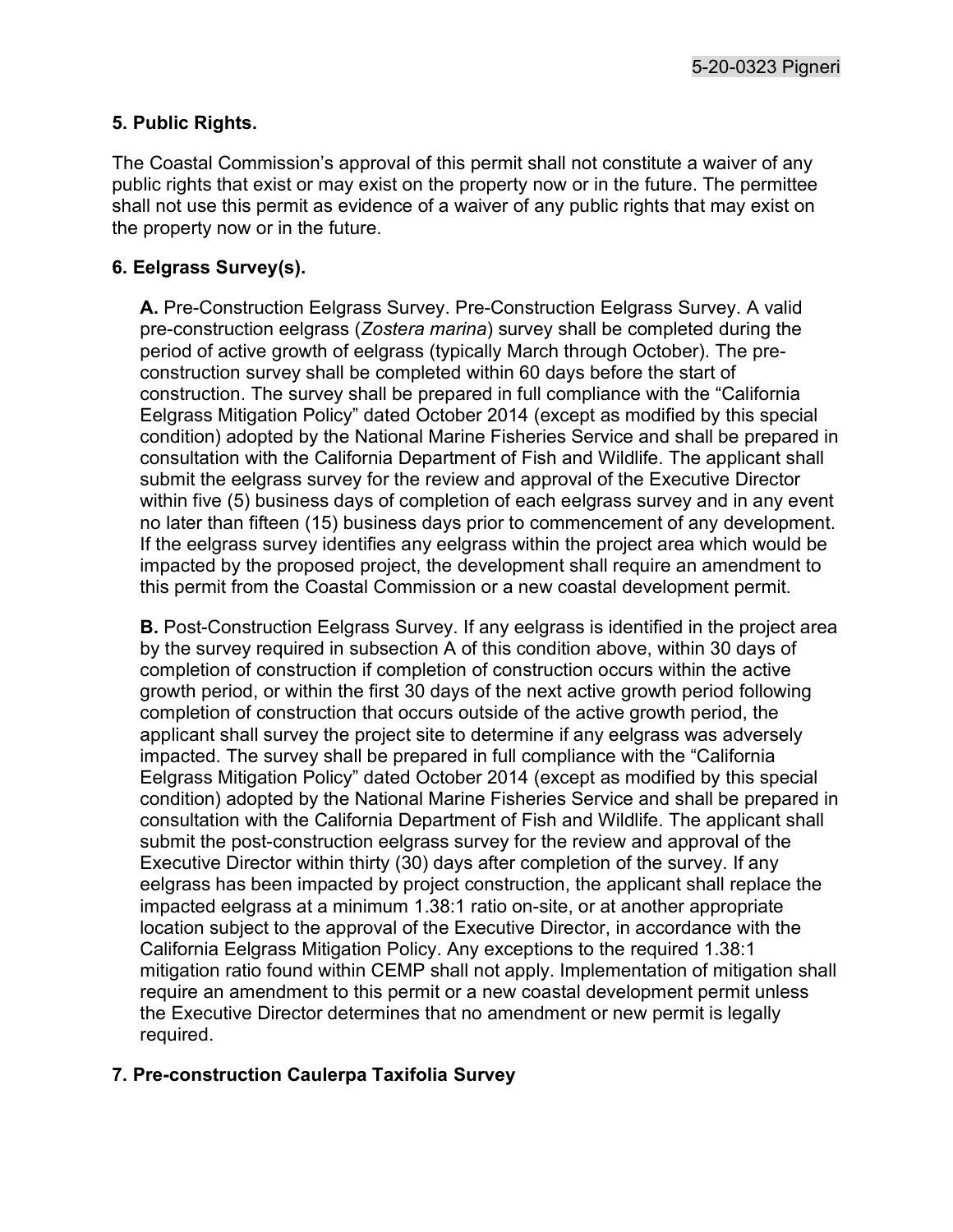A. Not earlier than 90 days nor later than 30 days prior to commencement or recommencement of any development authorized under this coastal development permit (the "project"), the applicant shall undertake a survey of the project area and a buffer area at least 10 meters beyond the project area to determine the presence of the invasive alga Caulerpa taxifolia. The survey shall include a visual examination of the substrate.

**B.** The survey protocol shall be prepared in consultation with the Regional Water Quality Control Board, the California Department of Fish and Wildlife, and the National Marine Fisheries Service.

C. Within five (5) business days of completion of the survey, the applicant shall submit the survey:

(1) for the review and approval of the Executive Director; and

(2) to the Surveillance Subcommittee of the Southern California Caulerpa Action Team (SCCAT). The SCCAT Surveillance Subcommittee may be contacted through California Department of Fish & Wildlife (858/467-4218) National Marine Fisheries Service (562/980-4043).

D. If Caulerpa taxifolia is found within the project or buffer areas, the applicant shall not proceed with the project until 1) the applicant provides evidence to the Executive Director, subject to concurrence by the Executive Director, that all C. taxifolia discovered within the project and buffer area has been eliminated in a manner that complies with all applicable governmental approval requirements, including but not limited to those of the California Coastal Act, or 2) the applicant has revised the project to avoid any contact with C. taxifolia. No revisions to the project shall occur without a Coastal Commission approved amendment to this coastal development permit unless the Executive Director determines that no amendment is legally required.

# 8. Drainage Plan.

By acceptance of this permit, the permittee agrees that development of the site shall conform with the drainage plan proposed by the applicant and attached to this staff report as **Exhibits 2h and 2i**, indicating that site drainage will be directed to a catch basin with fossil filter inserts. Any proposed changes to the approved plan shall be reported to the Executive Director. No changes to the approved plan shall occur without a Commission amendment to this Coastal Development Permit unless the Executive Director determines that no amendment is legally required.

9. Construction Responsibilities and Debris Removal. The permittee shall comply with the following construction related requirements: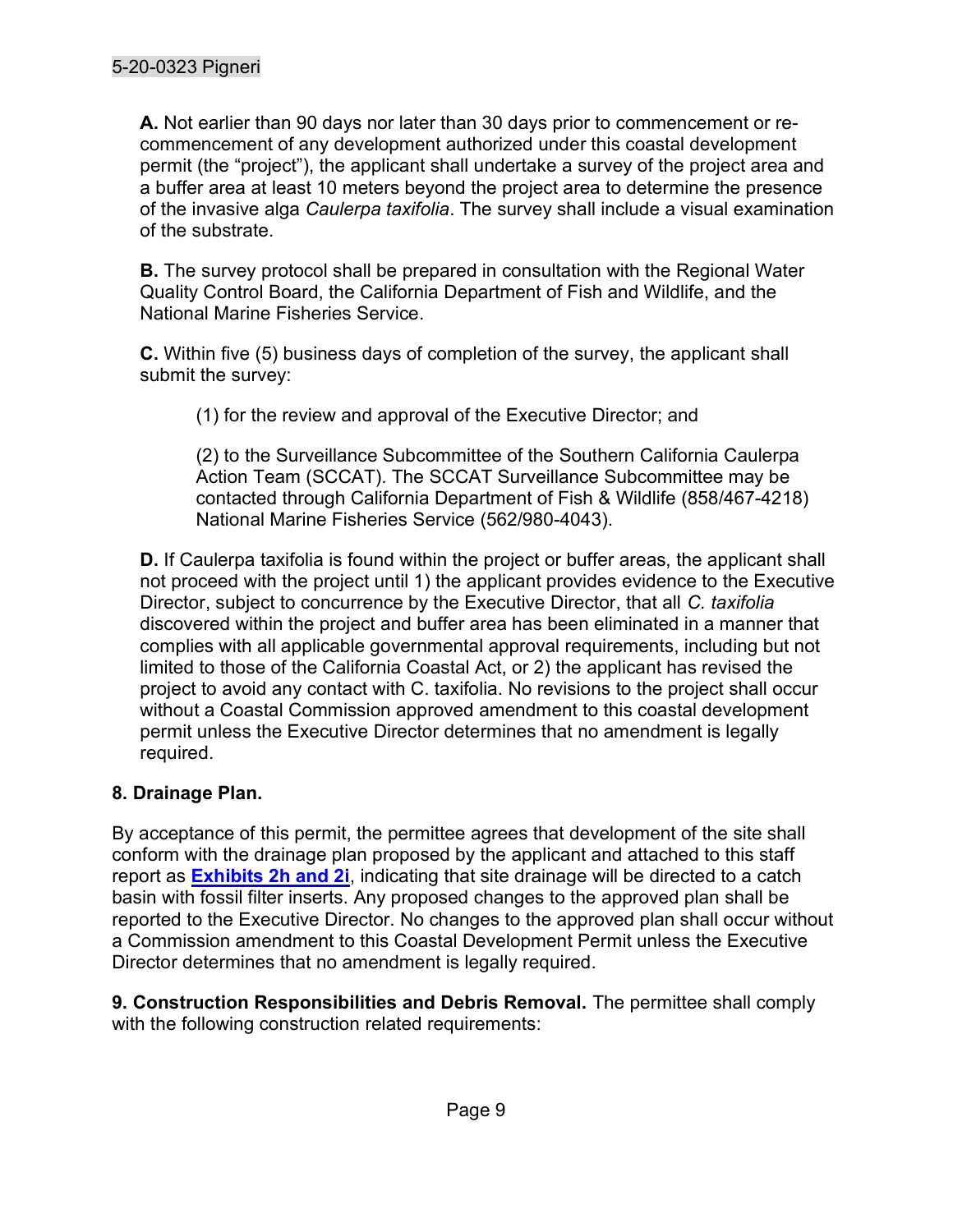A. No demolition or construction materials, equipment, debris, or waste shall be placed or stored where it may enter sensitive habitat, receiving waters or a storm drain, or be subject to wave, wind, rain or tidal erosion and dispersion;

B. Any and all debris resulting from demolition or construction activities, and any remaining construction material, shall be removed from the project site within 24 hours of completion of the project;

C. Demolition or construction debris and sediment shall be removed from work areas each day that demolition or construction occurs to prevent the accumulation of sediment and other debris that may be discharged into coastal waters;

D. Machinery or construction materials not essential for project improvements will not be allowed at any time in the intertidal zone;

E. If turbid conditions are generated during construction a silt curtain will be utilized to control turbidity;

F. Floating booms will be used to contain debris discharged into coastal waters and any debris discharged will be removed as soon as possible but no later than the end of each day;

G. Non buoyant debris discharged into coastal waters will be recovered by divers as soon as possible after loss;

H. The applicant shall provide adequate disposal facilities for solid waste, including excess concrete, produced during demolition or construction;

I. Debris shall be disposed of at a legal disposal site or recycled at a recycling facility. If the disposal site is located in the coastal zone, a Coastal Development Permit or an amendment to this permit shall be required before disposal can take place unless the Executive Director determines that no amendment or new permit is legally required;

J. All stock piles and construction materials shall be covered, enclosed on all sides, shall be located as far away as possible from drain inlets and any waterway, and shall not be stored in contact with the soil;

K. Sand from the beach, cobbles, or shoreline rocks shall not be used for construction material;

L. Machinery and equipment shall be maintained and washed in confined areas specifically designed to control runoff. Thinners or solvents shall not be discharged into sanitary or storm sewer systems;

M. The discharge of any hazardous materials into any receiving waters shall be prohibited;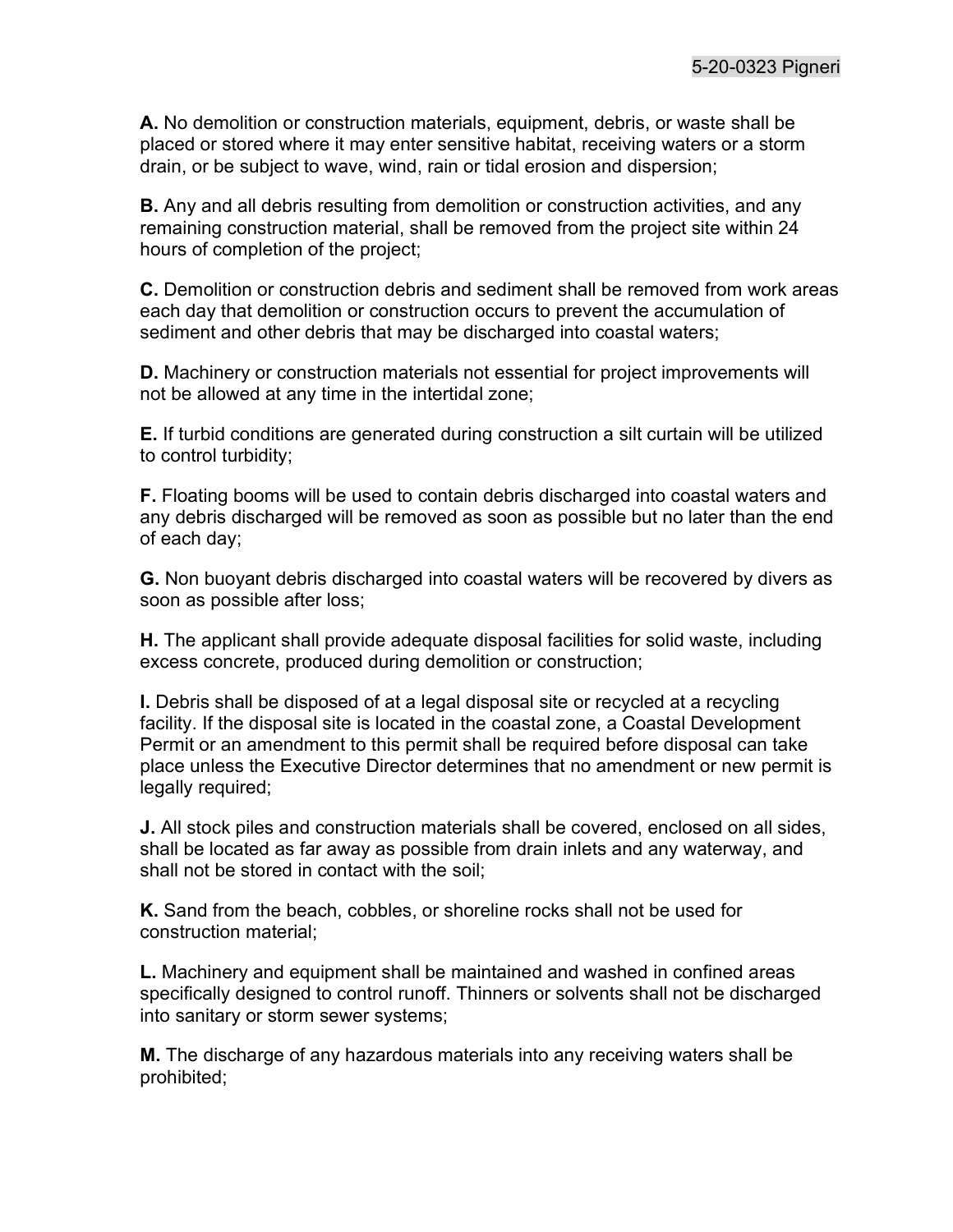N. Spill prevention and control measures shall be implemented to ensure the proper handling and storage of petroleum products and other construction materials. Measures shall include a designated fueling and vehicle maintenance area with appropriate berms and protection to prevent any spillage of gasoline or related petroleum products or contact with runoff. The area shall be located as far away from the receiving waters and storm drain inlets as possible;

O. Best Management Practices (BMP's) and Good Housekeeping Practices (GHP's) designed to prevent spillage and/or runoff of demolition or construction-related materials, and to contain sediment or contaminants associated with demolition or construction activity, shall be implemented prior to the on-set of such activity; and

P. All BMP's shall be maintained in a functional condition throughout the duration of construction activity.

10. Deed Restriction. PRIOR TO ISSUANCE OF THE COASTAL DEVELOPMENT PERMIT, the applicant shall submit to the Executive Director for review and approval documentation demonstrating that the landowner(s) have executed and recorded against the parcel(s) governed by this permit a deed restriction, in a form and content acceptable to the Executive Director: (1) indicating that, pursuant to this permit, the California Coastal Commission has authorized development on the subject property, subject to terms and conditions that restrict the use and enjoyment of that property; and (2) imposing the Special Conditions of this permit as covenants, conditions and restrictions on the use and enjoyment of the Property. The deed restriction shall include a legal description of the entire parcel or parcels governed by this permit. The deed restriction shall also indicate that, in the event of an extinguishment or termination of the deed restriction for any reason, the terms and conditions of this permit shall continue to restrict the use and enjoyment of the subject property so long as either this permit or the development it authorizes, or any part, modification, or amendment thereof, remains in existence on or with respect to the subject property.

# IV. FINDINGS AND DECLARATIONS

# A. PROJECT DESCRIPTION AND LOCATION

The applicant proposes to construct a new 2,419 square foot, three-story, 34 foot high, single family residence with a 464 square foot, attached two-car garage and 242 square foot deck at the third story, and a 990 square foot roof deck, on a vacant, harbor-front lot (**Exhibit 2**). The deck railings and the railing atop the bulkhead are proposed to be cable railings.

Proposed repairs to the existing bulkhead include: 1) a new, 14 foot long by  $1\frac{1}{2}$  feet wide by 3 feet deep, concrete deadman located 22 feet landward of the existing bulkhead and buried three feet below the surface; 2) four new tie backs connecting the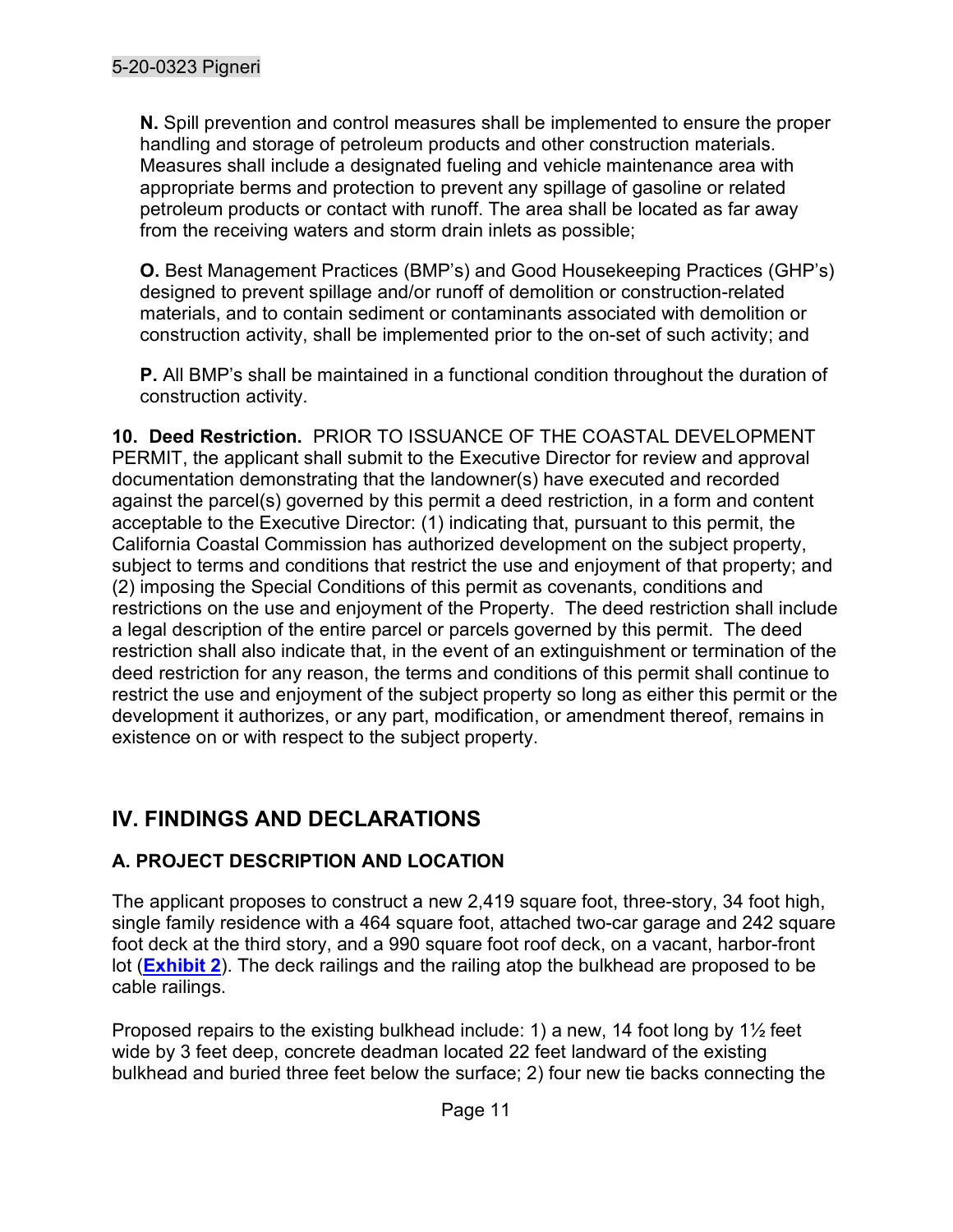existing bulkhead to the new deadman; 3) repair of existing concrete coping and construction of a new 2 foot high, concrete stem wall atop the bulkhead (**Exhibit 2**). Top elevation of the concrete stemwall will be +10 feet NAVD 88. The existing boat dock's 3 inch diameter steel guide piles are proposed to be replaced like for like (same materials, same location). No other work to the existing boat dock is proposed.

The subject site is currently vacant. Its last use was as a storage yard for an electric boat rental facility. The boat rental facility extended over the adjacent lots to the west. A rental shop remains on the lots to the west. The shop rents kayaks, stand up paddleboards, and electric boats. The subject site has no certified land use designation or zoning. The City's General Plan designation for the site is Uncertified Residential High Density-Specific Plan Overlay (RH-sp). The City's zoning designation for the property is Uncertified – Sunset Beach Specific Plan – Coastal Zone Overlay. Residential high density zoning at the site was recognized by the Commission in the former LCP for the area, the County's Sunset Beach LCP. Certification of that LCP lapsed when the unincorporated Sunset Beach area was annexed into the City of Huntington Beach in 2011. Since annexation, the permit issuing authority has reverted to the Coastal Commission. The City reviewed the proposed project and issued an Approval in Concept (Initial Plan and Zoning Review No. 20-003) on 8/13/2020.

The subject site, 16750 Pacific Coast Highway, fronts on Sunset Channel in Huntington Harbour. The nearest public access is located approximately one block to the northwest at a small harbor beach suitable for hand launching small watercraft such as kayaks and stand up paddleboards. In addition, public access is available approximately two blocks southwest of the site at the wide public sandy ocean beach known as Sunset Beach.

An existing gangway leading from an existing cantilevered platform, descends to an existing boat dock float within Sunset Channel (**Exhibit 2**). No changes to the cantilevered platform, gangway, or boat dock float are proposed. The three existing, 3 inch diameter, steel boat dock guide piles are proposed to be replaced, like for like in the same location. No increase in fill will occur. The piles are embedded in the bulkhead coping, then extend upward from the coping, then curve away from the bulkhead and then down into the water (**Exhibit 3**). These piles will be replaced in conjunction with the proposed bulkhead repair.

Eelgrass and Caulerpa taxifolia surveys were conducted at the site by Ron Blackledge Marine Services on 1/18/2020. The surveys found that no eelgrass or Caulerpa taxifolia was present in the project vicinity. The only bottom disturbing activities proposed are the like for like replacement of the three, 3-inch diameter boat dock guide piles, for a total of approximately 0.15 square feet in area. The eelgrass and Caulerpa taxifolia surveys are valid for a limited time period. Special Condition No. 6 requires pre- and postconstruction eelgrass, in compliance with NMFS California Eelgrass Mitigation Policy (CEMP, 2014). If these surveys reveal that any eelgrass has been impacted by the proposed project, the special condition identifies measures applicant is required to implement, including preparation of an eelgrass mitigation plan consistent with the requirements of CEMP and as required by Special Condition No. 6. Special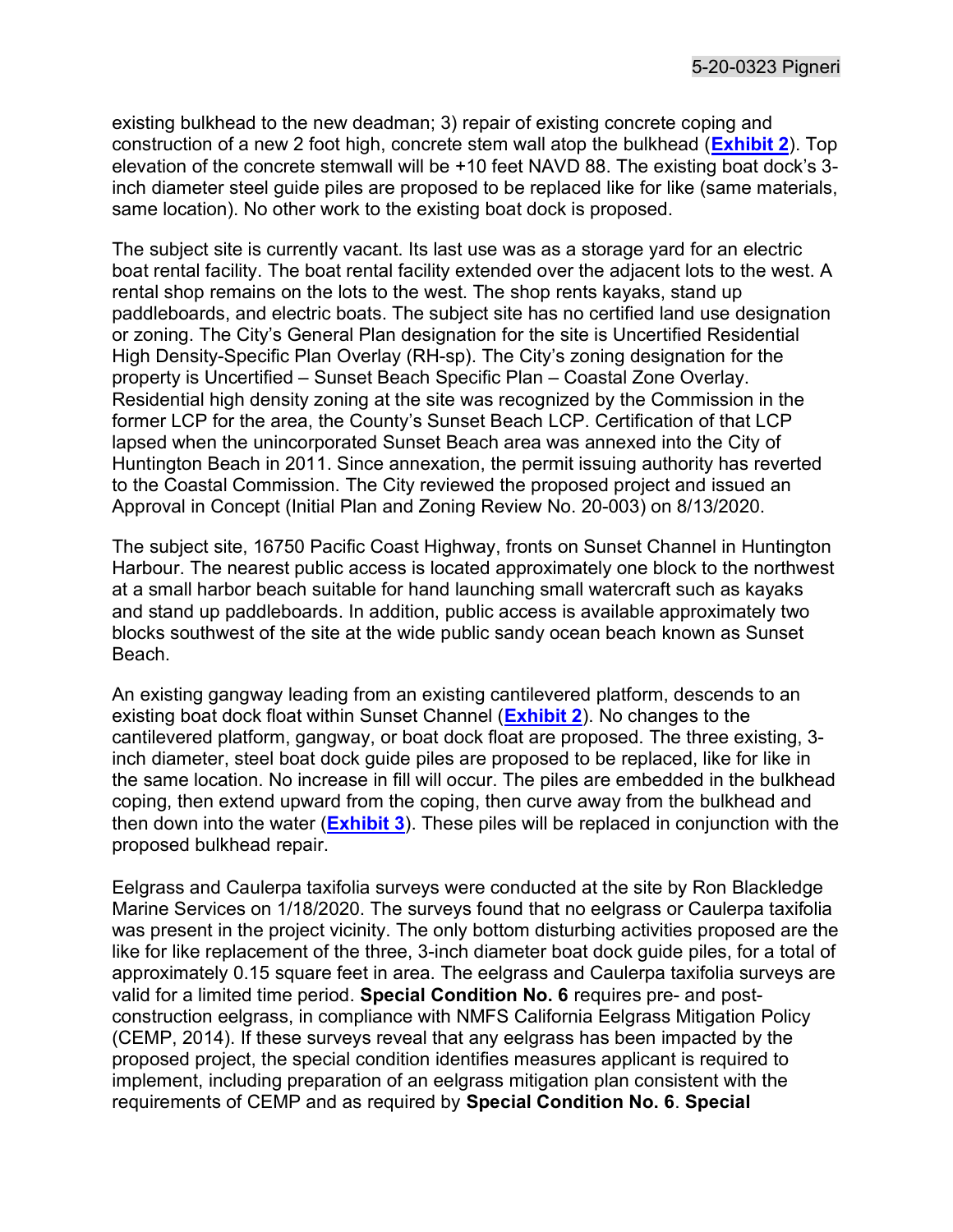# 5-20-0323 Pigneri

Condition No. 7 requires a pre-construction Caulerpa taxifolia survey and outlines procedures to be followed if the required pre-construction Caulerpa taxifolia survey reveals the presence of Caulerpa taxifolia in the project vicinity.

Site drainage will be collected and directed to a catch basin with fossil filters prior to being released from the site and into the City's storm drain system. No drainage from the site will be allowed into the harbor waters. Special Condition 8 requires the drainage plan to be carried out as proposed. In addition, Special Condition 9, identifies water quality measures to be incorporated into the project during construction.

Like the majority of waterfront properties in Huntington Harbour, the project site is a bulkheaded lot. The proposed project includes repair of the existing bulkhead. All of the proposed bulkhead repair work will occur on the land side of the property. No bulkhead work will occur within the harbor waters. No fill of coastal waters will occur from the proposed bulkhead repairs. A Bulkhead Condition Report and a Coastal Hazards Report were prepared for the proposed development. Both were prepared by William Simpson & Associates, dated 9/24/2020. The project's Coastal Hazards Report (William Simpson & Associates, 9/24/2020) includes the following statements:

"The highest recorded water level for this area is at +7.74' NAVD88 that it is 2.26' below top of slab of the proposed structure and will remain below it approximately until year of 2056 using Medium-High Risk Aversion and High emission. As we well know, majority of the public streets in Sunset Beach area are currently at much lower elevations than the subject site and they will flood due to Sea Level Rise way before the development on this site becomes subject to flooding. For building protection between year 2056 and year 2095 the bulkhead allows to be increased in height by concrete or CMU stem wall to accommodate actual sea level rise without further seaward encroachment."

"Per architectural drawing Sheet 09 and attached preliminary drawings SW-1 and SW-2, there will be a new stem wall on top of coping to accommodate sea level rise. Top of new stem wall is at +10.0' NAVD88."

"Since top of slab elevation of the proposed house will be at +10' NAVD88, it will remain above the high tide approximately until year 2056. Top of new stem wall is also at +10.0' NAVD88. The bulkhead will remain above the high tide approximately until year 2056, considering Medium-High Risk Aversion and High emissions. For the actual sea level rise over the next 75 years, per detail T/SW-2 the bulkhead assembly allows to be increased in height by stem wall to accommodate actual sea level rise that it is 6' without further seaward encroachment."

"Once the existing seawall is repaired and reinforced accordance with the enclosed preliminary drawing SW-0 thru SW-2, need for a new shoreline protective devise is not anticipated for proposed development to protect it from sea level rise until year 2056. After year 2056 if found not adequate for the actual sea level rise, the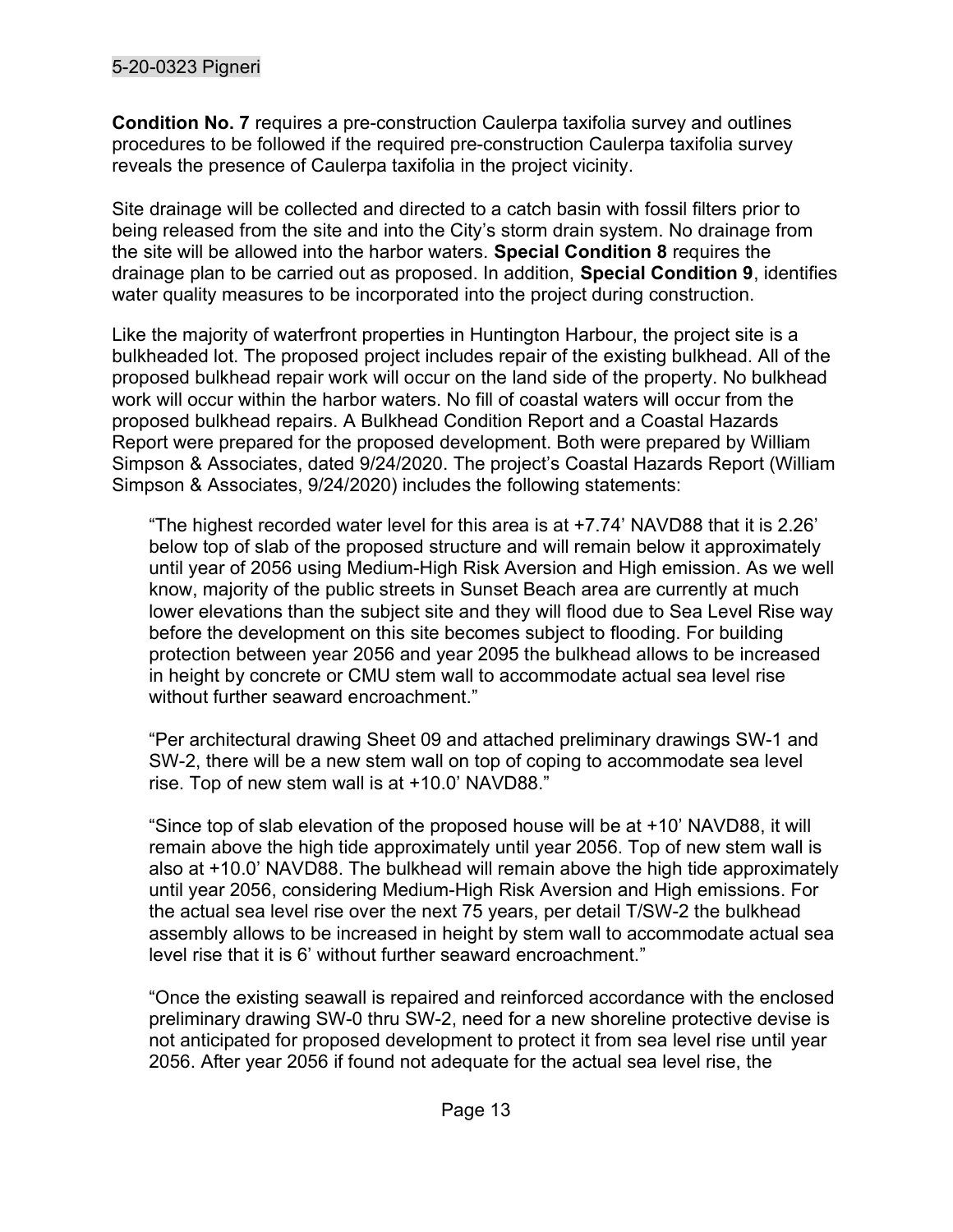bulkhead assembly allows to be increased in height accordance with detail T/SW-2 to accommodate sea level rise without further seaward encroachment."

The applicant's coastal engineering consultant has indicated that the subject site's bulkhead, as proposed to be repaired, is expected to be adequate to protect against future sea level rise until approximately the year 2056 (i.e. for the next 36 years). The applicant's engineering consultant states that the repaired bulkhead can accommodate additional height as needed to address sea level rise beyond the level expected by 2056 without bayward encroachment of the bulkhead footprint.

Development in the Sunset Beach community dates back many decades, well prior to the passage of the Coastal Act. According to a Sunset Beach Walking Tour brochure available on the City of Huntington Beach website, $^\text{1}$  lots in the community first went up for sale in 1904. At that time, the only way to access the area was by the Pacific Electric railway. About 1908, Sunset Drive was deeded to the County and a series of dirt roads were built around the beach areas, but they were impassable by cars. By the 1920s, '30s and '40s the community of Sunset Beach was well established, including homes, restaurants, and roads.

Virtually all development fronting on Huntington Harbour, including residential, commercial, other types of development, and public street ends are protected by bulkheads. The harbor-fronting bulkheads are maintained individually by property owners, but function as a de facto uniform structure to protect more than just the individual properties. The public infrastructure that would otherwise be threatened by flooding includes public streets, the municipal water and sewer lines, storm drain systems, and utility connections that typically occur in the public right-of-way.<sup>2</sup> The proposed bulkhead repair is necessary to protect not just the subject site, but also to protect the existing community and public infrastructure of Sunset Beach. Thus, the existing bulkhead as proposed to be repaired is necessary to protect existing, pre-Coastal development. Special Condition No. 1 prohibits any expansion of the existing bulkhead's footprint as necessary to prevent fill of coastal waters that may be inconsistent with Section 30233.

However, the site is expected to also become threatened by flooding along Pacific Coast Highway, originating from elsewhere within the harbor and potentially eventually from the ocean. This may trigger a future request for construction of a new shoreline protective device (other than the existing bulkhead), due to coastal hazards associated with future sea level rise. Any such future protective device would protect only the proposed development, which will be entirely new and so cannot be considered "existing" development. If it is known that the new development requires shoreline protection, it would be unlikely that such development could be found to be consistent

<sup>1</sup> https://www.huntingtonbeachca.gov/files/users/planning/Historical-Sunset-Beach-Walking-Tour.pdf

 $^2$  The Commission has approved similar bulkhead repair projects in small boat harbors that protect the larger community in addition to the project site (i.e. 5-19-0886 (Panic); 5-19-1513 (JL Oceanfront, LLC); 5-19-0024 (Argent)).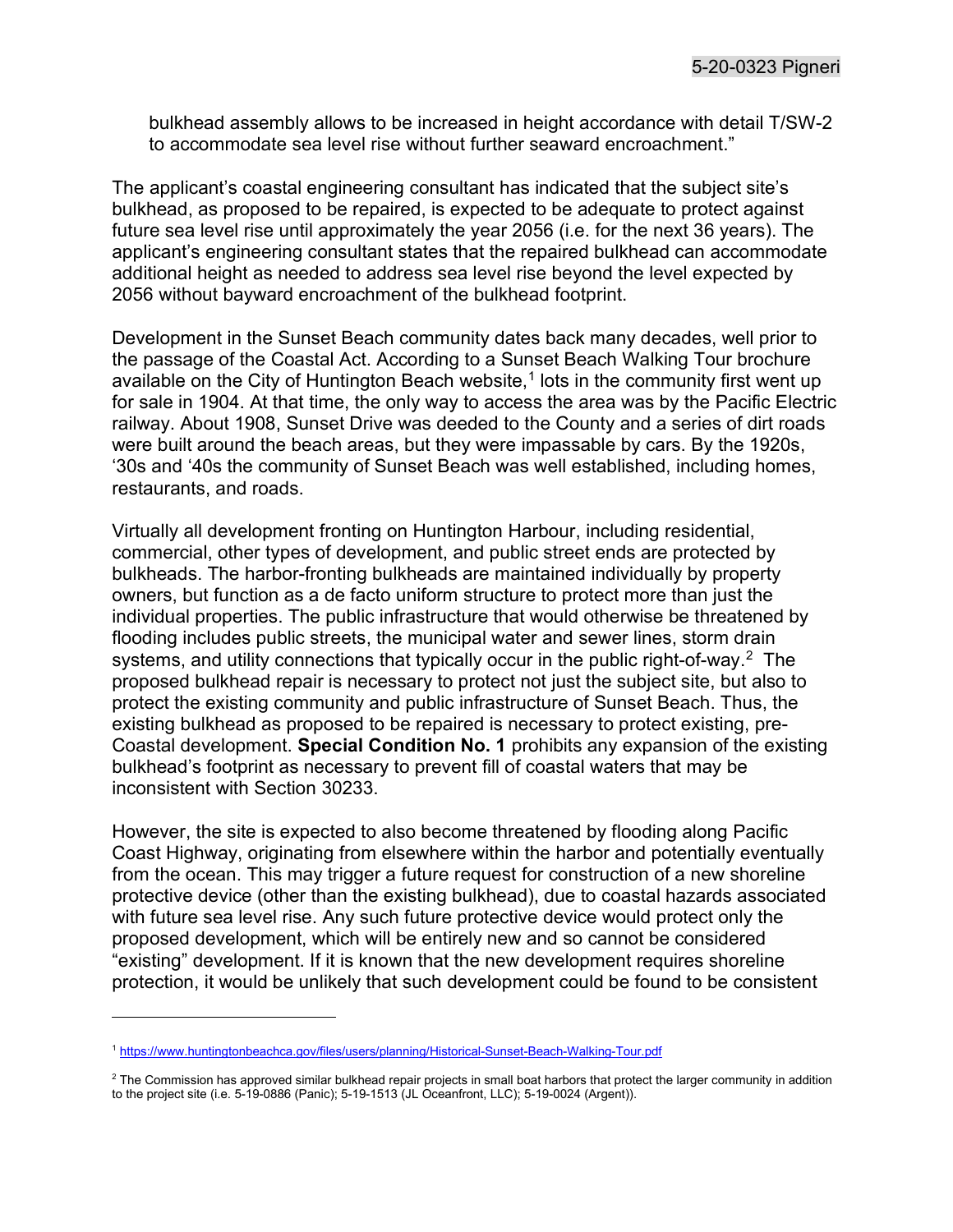### 5-20-0323 Pigneri

with Section 30253 of the Coastal Act which requires that new development "not create nor contribute significantly to erosion, geologic instability, or destruction of the site or surrounding area. Special Condition No. 2 requires the applicant to waive any rights to a new shoreline protective device to protect the proposed new development. This is discussed in further detail in the following section.

# B. HAZARDS

Coastal Act Section 30253 states, in pertinent part:

New Development shall do all of the following:

(a) Minimize risks to life and property in areas of high geologic, flood, and fire hazard.

(b) Assure stability and structural integrity, and neither create nor contribute significantly to erosion, geologic instability, or destruction of the site or surrounding area or in any way require the construction of protective devices that would substantially alter natural landforms along bluffs and cliffs.

Due to its low-lying location between the oceanfront and the harbor, an inherently dynamic and potentially hazardous area, the project site must be examined for the potential for erosion, flooding, wave attack and wave runup hazards, including consideration of potential impacts due to severe storm events. Moreover, these hazards may be exacerbated by expected future sea level rise, which must also be considered. In this geographic area, the main concerns raised by development are potential exposure of the proposed development to coastal flood and/or erosion hazards and whether future hazardous conditions (including the possibility of flooding from either the beach or harbor) might eventually lead to a request to build a new shoreline protective device to protect the proposed development. Flooding from the harbor side in the area may actually occur earlier than beach flooding and erosion from the ocean. This inland flooding could impact roadways and other infrastructure, limiting access to the residences and damaging necessary public services. Although development currently exists between the subject site and the ocean, sea level rise models suggest the site will likely become at risk prior to the expected 75-year life of the proposed residence. To address questions raised by these issues, the applicant's coastal engineer provided a Coastal Hazards Analysis Report (William Simpson & Associates, Inc., September 24, 2020).

The Sunset Beach community has historically experienced flooding and damage from storm waves, and areas adjacent to the harbor, typically beginning with the roads, can flood now during high tides, or high tides combined with storms. In response to these recurring flood problems, the community has developed several programs to minimize beach loss and flood risk. The U.S. Army Corps of Engineers (USACE), in conjunction with the city and county, undertakes a periodic beach replenishment program that has been ongoing for more than 50 years. Formerly the County and currently the City of Huntington Beach also constructs a seasonal berm across the beach each winter for protection from storm waves. Both of these programs enhance the beach areas and reduce flooding, but such efforts happen only with a sustained financial commitment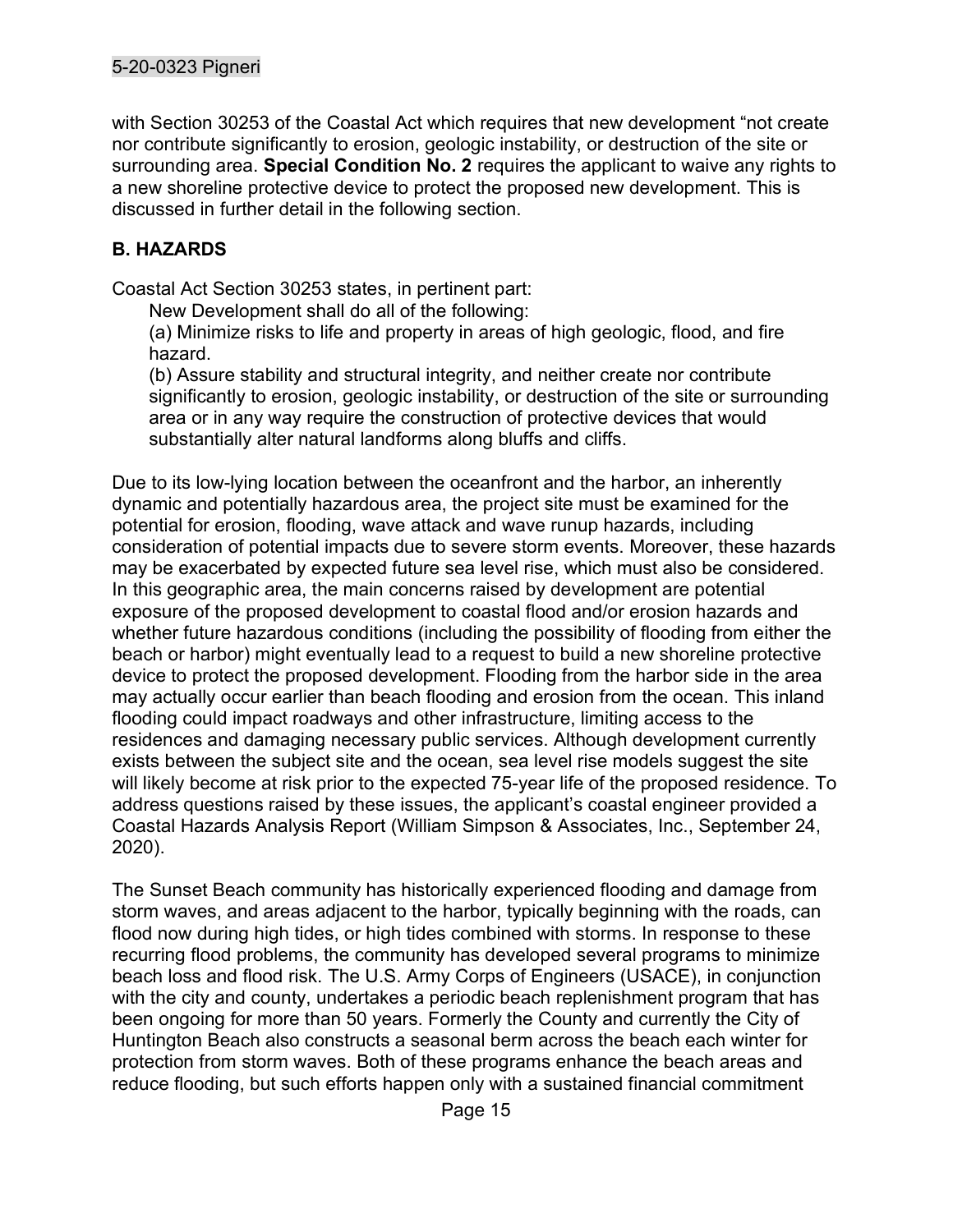from the different funding agencies. Without ongoing interventions, much of the lower lying areas of Huntington Beach, including Sunset Beach, would likely be at increased risk from flooding, and shoreline areas would be at risk from erosion. With rising sea level, these risks are likely to increase unless the interventions become larger or more frequent to keep up with the future hazards.

#### Sea Level Rise

Sea level has been rising for many years. Several different approaches have been used to analyze the global tide gauge records in order to assess the spatial and temporal variations, and these efforts have yielded sea level rise rates ranging from about 1.2 mm/year to 1.7 mm/year (about 0.5 to 0.7 inches/decade) for the 20th century, but since 1990 the rate has more than doubled, and the rate of sea level rise continues to accelerate. Since the advent of satellite altimetry in 1993, measurements of absolute sea level from space indicate an average global rate of sea level rise of 3.4 mm/year or 1.3 inches/decade – more than twice the average rate over the 20th century and greater than any time over the past one thousand years. $^3$  Recent observations of sea level along parts of the California coast have shown some anomalous trends; however, the best available science demonstrates that the climate is warming, and such warming is expected to cause sea levels to rise at an accelerating rate throughout this century.

The State of California has undertaken significant research to understand how much sea level rise to expect over this century and to anticipate the likely impacts of such sea level rise. In April 2017, a working group of the Ocean Protection Council's (OPC) Science Advisory Team released Rising Seas in California: An Update on Sea-Level Rise Science.<sup>4</sup> This report synthesizes recent evolving research on sea level rise science, notably including a discussion of probabilistic sea level rise projections as well as the potential for rapid ice loss leading to extreme sea level rise. This science synthesis was integrated into the OPC's State of California Sea-Level Rise Guidance 2018 Update.<sup>5</sup> This Guidance document provides high-level, statewide recommendations for state agencies and other stakeholders to follow when analyzing sea level rise. Notably, it provides a set of projections that OPC recommends using when assessing potential sea level rise vulnerabilities for various projects. Taken together, the Rising Seas science report and updated State Guidance account for the current best available science on sea level rise for the State of California. The updated probabilistic projections in the 2017 Rising Seas report and the 2018 OPC Guidance suggest sea levels could rise between 2.1 and 6.7 feet by 2100 at the Los Angeles tide gauge, $^6$  depending on future greenhouse gas emissions. The OPC Guidance recommends that development of only moderate adaptive capacity, including residential

<sup>&</sup>lt;sup>3</sup> <u>http://www.opc.ca.gov/webmaster/ftp/pdf/docs/rising-seas-in-california-an-update-on-sea-level-rise-science.pdf<br><sup>4</sup> Griggs, G, Árvai, J, Cayan, D, DeConto, R, Fox, J, Fricker, HA, Kopp, RE, Tebaldi, C, Whiteman, EA (Ca</u>

Council Science Advisory Team Working Group). Rising Seas in California: An Update on Sea-Level Rise Science. California Ocean Science Trust, April 2017.

<sup>5</sup> OPC State of California Sea-Level Rise Guidance, 2018 Update: http://www.opc.ca.gov/webmaster/ftp/pdf/agenda\_items/20180314/Item3\_Exhibit-A\_OPC\_SLR\_Guidance-rd3.pdf

<sup>6</sup> The OPC Guidance provides sea level rise projections for 12 California tide gauges, and recommends using the projections from the tide gauge closest to the project site. The projections for the LA tide gauge can be found on page 72 of the OPC Guidance.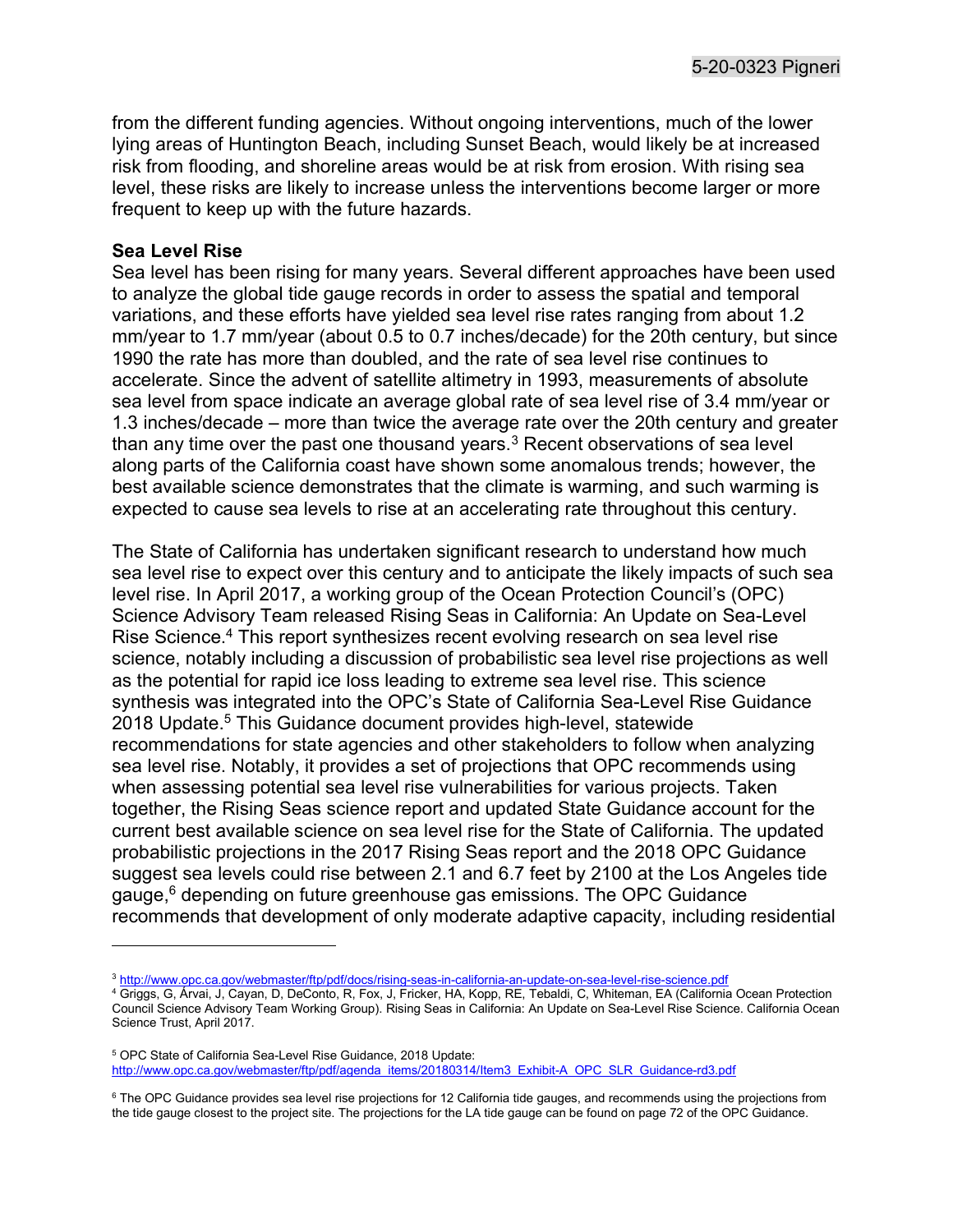# 5-20-0323 Pigneri

development, use the high end of this range, 6.7 feet, to inform decisions regarding development. The updated Rising Seas science report and OPC Guidance also include an extreme scenario (termed the "H++" scenario) of 9.9 feet of sea level rise by 2100 based on recent modelling efforts that look at possible sea level rise associated with rapid ice sheet loss. These projections and recommendations are incorporated into the 2018 update of the Coastal Commission Sea Level Rise Policy Guidance. $^7$ 

As our understanding of sea level rise continues to evolve, it is possible that sea level rise projections will continue to change as well (as evidenced by the 2018 updates to best available science). While uncertainty will remain with regard to exactly how much sea levels will rise and when, the direction of sea level change is clear and it is critical to continue to assess sea level rise vulnerabilities when planning for future development. Importantly, maintaining a precautionary approach that considers high or even extreme sea level rise rates and includes planning for future adaptation will help ensure that decisions are made that will result in a resilient coastal California.

On the California coast the effect of a rise in sea level will be the landward migration of the intersection of the ocean with the shore, which will result in increased flooding, erosion, and storm impacts to coastal areas. On a relatively flat beach, with a slope of 40:1, a simple geometric model of the coast indicated that every centimeter of sea level rise will result in a 40 cm landward movement of the ocean/beach interface. For fixed structures on the shoreline, such as a seawall, an increase in sea level will increase the inundation of the structure. More of the structure will be inundated or underwater than is inundated now and the portions of the structure that are now underwater part of the time will be underwater more frequently. Accompanying this rise in sea level will be an increase in wave heights and wave energy. Along much of the California coast, the bottom depth controls the nearshore wave heights, with bigger waves occurring in deeper water. Since wave energy increases with the square of the wave height, a small increase in wave height can cause a significant increase in wave energy and wave damage. Combined with the physical increase in water elevation, a small rise in sea level can expose previously protected back shore development to increased wave action, and those areas that are already exposed to wave action will be exposed more frequently, with higher wave forces. Structures that are adequate for current storm conditions may not provide as much protection in the future.

Rising sea levels are exacerbating and will continue to intensify hazards along the shoreline, including inundation, storm flooding, erosion, saltwater intrusion into aquifers, groundwater rise, and liquefaction. Some shoreline development will experience increasingly hazardous conditions over time; therefore, to ensure safety and structural integrity consistent with Section 30253 of the Coastal Act, development must be sited

<sup>7</sup> https://www.coastal.ca.gov/climate/slrguidance.html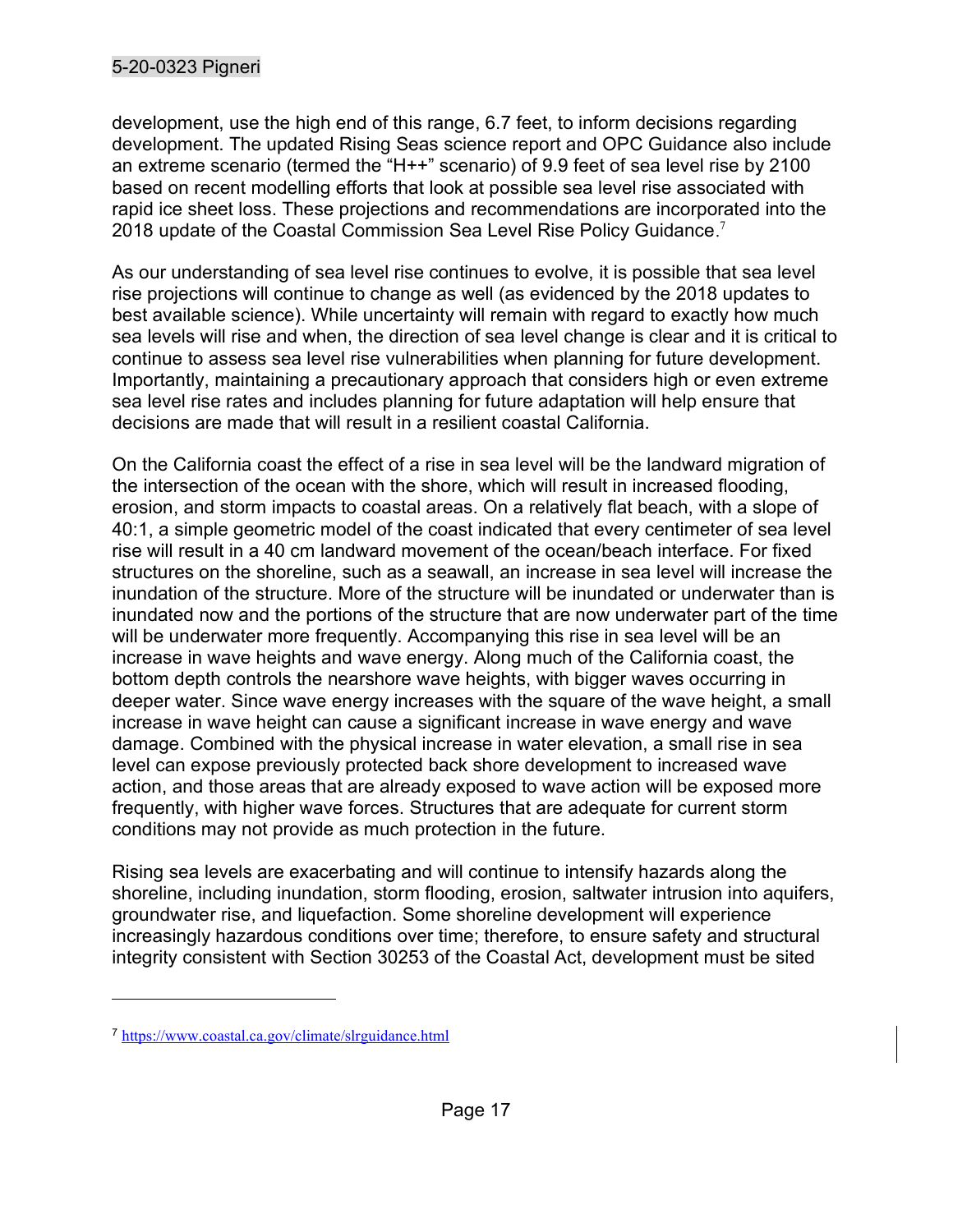and designed in such a way that takes into account the anticipated impacts of sea level rise over the full time span of its economic life. Changing conditions could also alter the anticipated impacts of the development upon coastal resources. In particular, coastal resources such as beaches and wetlands that are located just inland of the sea could disappear if they are squeezed between rising sea levels and a fixed line of development on the shoreline, thus impacting public access, recreation, visual, and other coastal resources. Therefore, to be consistent with the Chapter 3 policies of the Coastal Act, proposed development must be sited, designed, and conditioned in such a way that considers the impact of the development upon coastal resources over its full economic life, avoiding and mitigating those impacts as appropriate.

#### Adverse Coastal Impacts Due to Shoreline Protective Devices

The Coastal Act discourages shoreline protective devices because they generally cause significant impacts on coastal resources and can constrain the ability of the shoreline to respond to dynamic coastal processes. This is expected to be exacerbated with future sea level rise. Adverse impacts associated with shoreline protective devices include: as a sandy beach erodes, the shoreline will generally migrate landward, toward the structure, resulting in reduction and/or loss of public beach area and in some cases, public trust lands, while the landward extent of the beach does not increase; oftentimes the protective structure is placed on public land rather than on the private property it is intended to protect, resulting in physical loss of beach area formerly available to the general public; the shoreline protective device may actually increase the rate of loss of beach due to wave deflection and/or scouring (this is site-specific and varies depending on local factors); shoreline protective devices cause visual impacts and can detract from a natural beach experience, adversely impacting public views; and, shoreline protective devices can lead to loss of ecosystem services, loss of habitat, and reduction in biodiversity compared to natural beaches.<sup>8</sup> All of these impacts are likely to occur as a result of a shoreline protective device being constructed at this beach (Sunset Beach, which is about 400 feet west of the subject site). Although the subject site is not a beachfront site, with expected sea level rise and related erosion and flooding, the area between the subject site and ocean waters is expected to narrow with time. Likewise, flooding originating from the harbor reaches to within a few tens of feet from the site along Pacific Coast Highway under current conditions and is expected to approach the subject site more and more in the future (**Exhibit 4**). Together, these risks raise the question of potential impacts to the subject site due to these coastal hazards, which in turn raises the question of a possible request for future shoreline protection at the site.

Shoreline protective devices, by their very nature, tend to conflict with various statewide LCPs and Chapter 3 policies because shoreline structures can have a variety of adverse impacts on coastal resources, including adverse effects on sand supply, public access, coastal views, natural landforms, and overall shoreline beach dynamics on and off site, ultimately resulting in the loss of beach. Because shoreline protective devices, such as seawalls, revetments, and groins, can create adverse impacts on coastal

<sup>8</sup> Summarized from http://www.beachapedia.org/Seawalls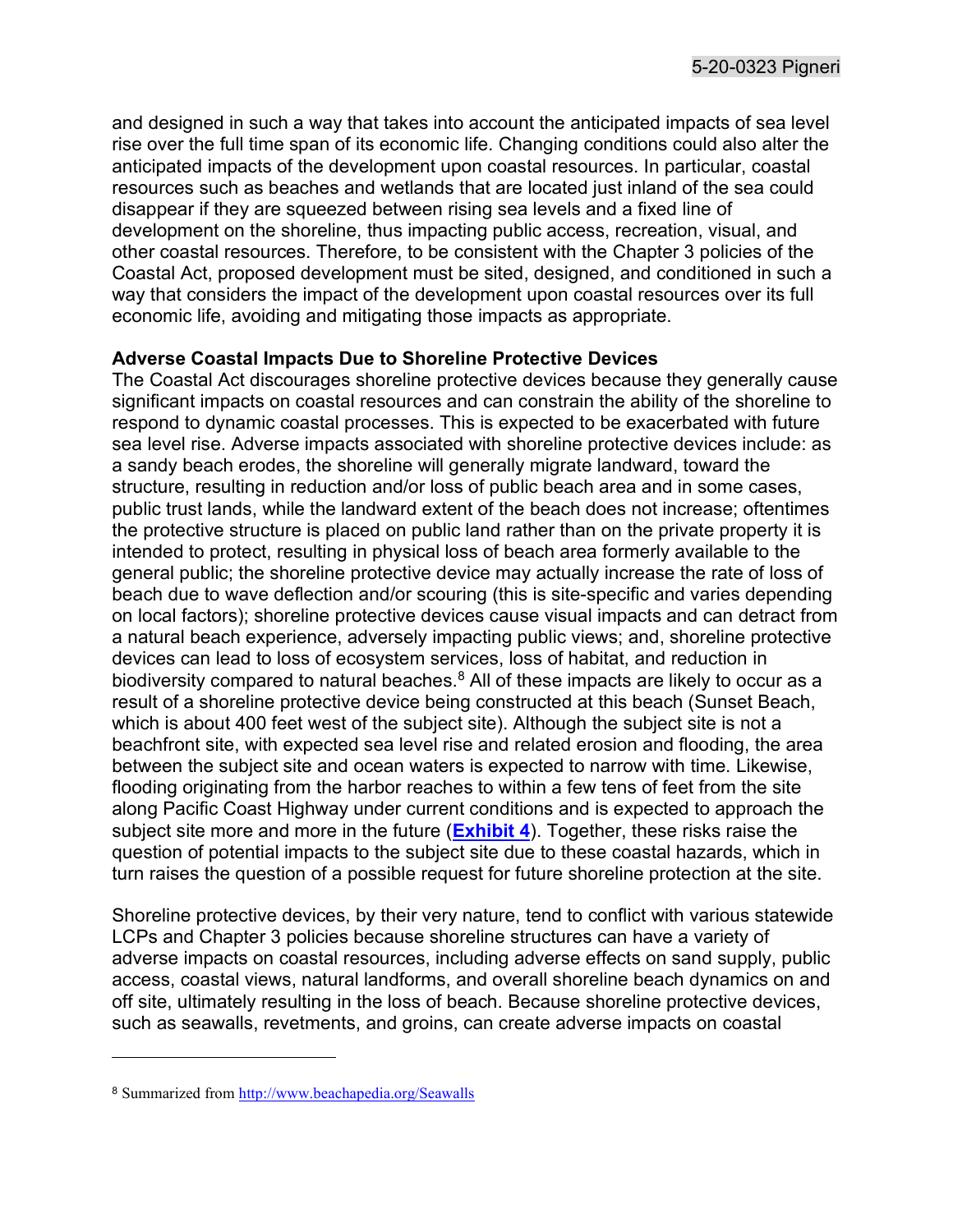processes, Coastal Act Section 30253 specifically prohibits development that could ... create [or] contribute significantly to erosion, geologic instability, or destruction of the site or surrounding area or in any way require the construction of protective devices that would substantially alter natural landforms along bluffs and cliffs."<sup>9</sup>

In order to avoid the adverse impacts of shoreline protective devices, it is important to assure that new development (such as the proposed construction of a new structure on a vacant lot) not be permitted shoreline protection to the extent such shoreline protection would be inconsistent with Coastal Act Chapter 3 policies. A bulkhead has been present and exists now along Sunset Channel at the site. That bulkhead pre-dates passage of the Coastal Act and protects existing development, as described earlier. However, future sea level rise is expected to eventually threaten the site from the Pacific Coast Highway side of the site. The existing, pre-Coastal bulkhead would not provide protection from flooding and other coastal hazards from this side of the site. (Exhibit 4).

# Public Costs/Loss of Public Beach/Impacts to Public Trust Lands

Requests for shoreline protective devices are common when development is threatened by erosion, flooding, and storm activity. From a public access perspective, a major concern with shoreline protection is the threat of lost public beach area. As the beach erodes, the shoreline retreats landward toward developed areas. Shoreline protective devices also directly interfere with public access to tidelands by impeding the ambulatory nature of the boundary between public and private lands. The impact of a shoreline protective device on public access is most evident on a beach where wave run-up and the mean high tide line are frequently observed in an extreme landward position during the winter season. As the shoreline retreats landward due to the natural process of erosion, the boundary between public and private land also retreats landward. Construction of shoreline protection such as rock revetments and seawalls to protect private property would prevent any current or future migration of the shoreline landward, thus eliminating the distance between the high water mark and low water mark. As the distance between the high water mark and low water mark narrows or disappears, the seawall effectively eliminates lateral access opportunities along the beach as the entire area below the fixed high tideline becomes inundated. The ultimate result of a fixed tideline boundary (which would otherwise normally migrate and retreat landward, while maintaining a passable distance between the high water mark and low water mark overtime) is a reduction or elimination of the area of sandy beach available for public access and recreation.

Interference by shoreline protective devices can result in a number of adverse effects on the dynamic shoreline system and the public's ability to access the beach. First, changes in the shoreline profile, particularly changes in the slope of the profile which

<sup>&</sup>lt;sup>9</sup> However, section 30235 of the Coastal Act recognizes that "existing" development may be protected by a shoreline protective device subject to certain conditions. Section 30235 does not apply here because the proposed project is plainly new development.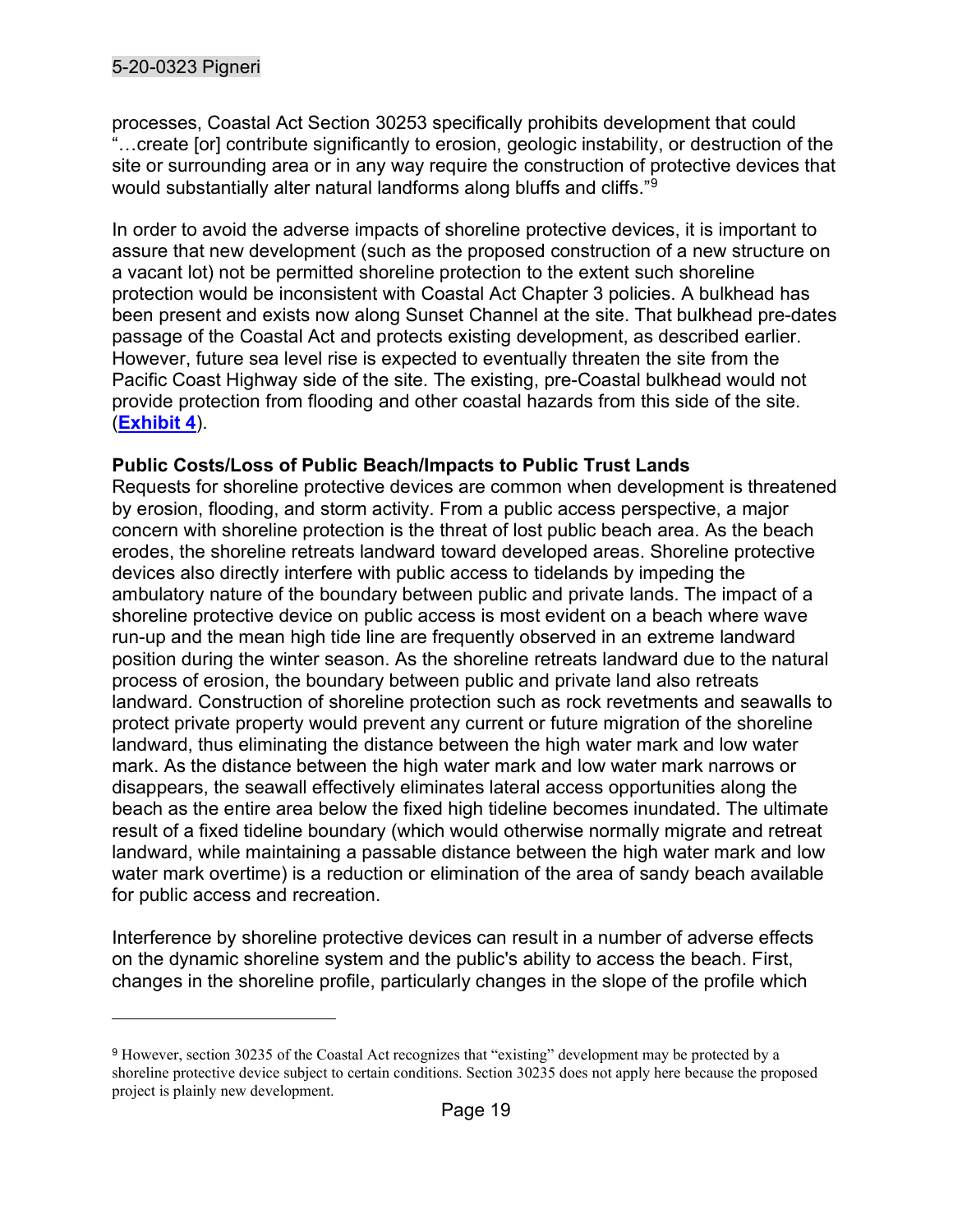results from a reduced beach berm width, alter the usable beach area. A beach that rests either temporarily or permanently at a steeper angle than under natural conditions will have less horizontal distance between the mean low water and mean high water lines. This narrows the beach area available for public access. The second effect on access is through a progressive loss of sand as shore material is not available to nourish the nearshore sand bar. The lack of an effective bar can allow such high wave energy on the shoreline that materials may be lost far offshore where it is no longer available to nourish the beach. This affects public access again through a loss of beach area. Third, shoreline protective devices such as revetments, seawalls, and bulkheads cumulatively affect shoreline sand supply and public access by causing accelerated and increased erosion on adjacent public beaches. This effect may not become clear until such devices are constructed individually along a shoreline and they reach a public beach. In addition, if a seasonal eroded beach condition occurs with greater frequency due to the placement of a shoreline protective device on the subject site, then the beach would also accrete at a slower rate, if at all. Fourth, if not sited landward in a location that ensures that the seawall is only acted upon during severe storm events, beach scour during the winter season will be accelerated because there is less beach area to dissipate wave energy. Moreover, even when shoreline protection is not present, the placement of structures along an eroding shoreline can impact beach areas and public trust lands. As the shoreline migrates inland, structures may become located on beach areas and/or public trust lands, occupying land that would otherwise be available for public access, ecosystem services and other coastal resource benefits. In this case, the subject site is not currently located adjacent to the public sandy beach. But with sea level rise the location of the beach may well move inland, towards the subject site. Even though development is currently present between the site and the beach, that may not be the case in the future.

Coastal hazards and shoreline protective devices also raise public trust concerns. The common law public trust doctrine protects the public's right to access tidelands, submerged lands, and navigable waters, which the State holds in trust for the public's use and enjoyment. This doctrine is enshrined in California's Constitution, which provides in Article X, section 4, that no individual may "exclude the right of way" to any "frontage or tidal lands of a harbor, bay, inlet, estuary, or other navigable water in this State." Cal. Const. Art. X, Sec. 4. The Constitution further directs the Legislature to enact laws that give the most "liberal construction" to Article X, section 4, so that access to navigable waters of the State "shall be always attainable for the people."

As discussed above, future sea level rise will cause the landward migration of the intersection of the ocean with the shore and, thus, the tidelands and submerged lands that are public trust resources. To the extent that shoreline protective devices contribute to erosion and blockage of the natural inland migration of the beach and shoreline, and thus result in the loss of natural beaches that allow the public to access tidelands and submerged lands, their construction is also inconsistent with the State's obligation to protect the public's right to access these areas. Knowing, as we do, that our understanding of how fast and how severe sea level rise will occur, and the precise impacts on particular coastal areas, is an evolving area of scientific inquiry, the Coastal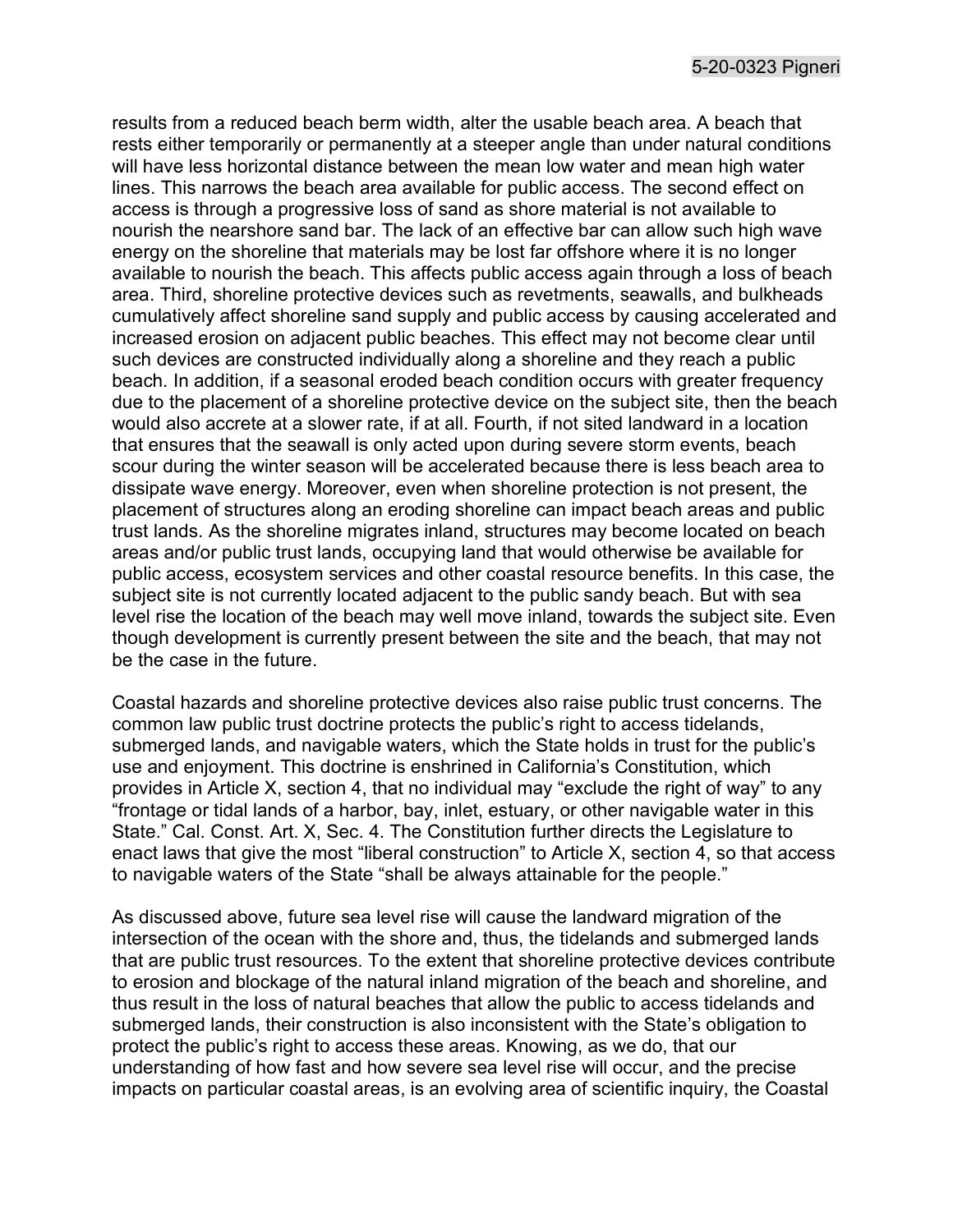Commission must act conservatively to manage public trust resources in a way that will protect them for future generations. For this additional reason, the Coastal Commission is unlikely to approve proposals for new development that require shoreline protective devices, as their construction threatens public trust resources managed by the Coastal Commission.

Moreover, private residential uses are not public trust uses and the existence of private residential uses, such as the proposed project, on future public trust lands likely would conflict with the public's right to use and enjoy such lands. In addition, private development on public beaches creates conflicts with the public access and recreation policies of the Coastal Act. Thus, the Commission's action on this project must consider the effects on loss of public beach, public trust lands, natural shoreline processes, loss of ecosystem services, and public access under current conditions, and under future conditions, when it is likely that the sandy beach shoreline currently located about 400 feet oceanward of the subject site may erode and move inland, even up to or past the subject site, and/or that flooding from the harbor may result in inundation of the subject site. Rather than contemplate new shoreline protective devices to protect new development in the future, current development proposals must consider adaptation measures that could be implemented should development become threatened.

# Site-Specific Evaluation

In order to evaluate whether the proposed development would be consistent with Coastal Act Section 30253's requirement to minimize hazards, the applicant has submitted a Coastal Hazards Analysis Report, prepared by William Simpson & Associates, Inc., dated September 24, 2020 (Study). The Study states:

Based on the highest high tide of +7.74' NAVD88, the above established Sea-Level Rise will account for water level of +13.74' NAVD88 for Medium-High Risk Aversion and High emissions. For Medium-High Risk Aversion and Low emissions the water level would be +12.69' NAVD88.

The Study considers impacts to the site due to sea level rise of 6 feet and finds the likely sea level at the site under the Commission's recommended scenario of 6 feet will likely be between +12.69 feet and +13.74 feet NAVD 88. The top elevation of the finished slab will be +10 feet NAVD 88. The Study finds that the proposed development will likely be safe from future sea level rise "until year of 2056 using Medium-High Risk Aversion and High emission." Thus, applying the best available science standard, the proposed development may become threatened prior to its expected 75 year life. In addition, the updated Rising Seas science report and OPC Guidance also recognize the possibility of an extreme scenario (termed the "H++" scenario) of 9.9 feet of sea level rise by 2100 associated with possible future rapid ice sheet loss.

As proposed the finished slab elevation of +10 feet NAVD 88 represents two feet above the base flood elevation, as is required by the City of Huntington Beach. The neighboring City of Newport Beach recently certified LCP requires development to be elevated to +9 feet NAVD 88. In addition to the elevated slab level, the first floor level of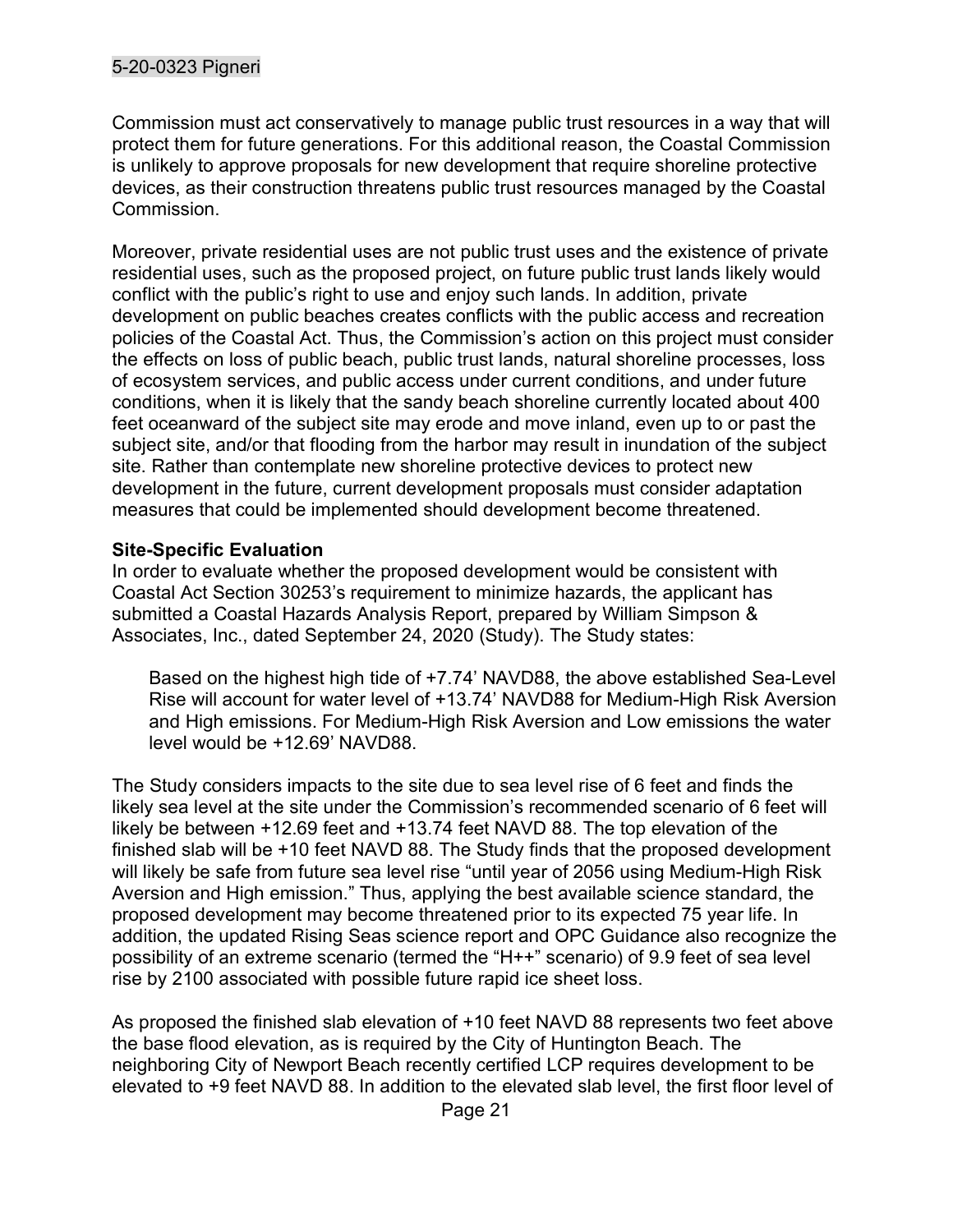the proposed structure is proposed to be waterproofed. These measures will assist in avoiding flood impacts to some extent. But the site is still expected to be threatened by sea level rise impacts including flooding and storm hazard prior to the end of its expected 75 year life.

If the site is threatened by coastal hazards due to expected future sea level rise, then impacts will likely have also occurred to Pacific Coast Highway, where the subject site is located, and the surrounding streets. This will disrupt access to essential services such as access to public roads and the ability to be served by public utilities and infrastructure. The Study acknowledges that by 2100, much of Sunset Beach may be inundated, affecting all of the properties on Pacific Coast Highway. Moreover, the flooding that may be likely at the site with future sea level rise may mean the subject site is no longer located on private property due to the migration of the public trust boundary.

The applicant has indicated acceptance of all recommended special conditions including Special Condition No. 2 which states that the applicant has no right to a new shoreline protective device for the proposed development and that development must be removed if threatened, and Special Condition No. 3 which identifies the hazards associated with the site and requires that the applicant acknowledge and assume the risks of development.

Because the best available science indicates the proposed development will be threatened by coastal hazards as a result of sea level rise at some point during its 75 year life, under section 30253, the Commission may not approve the project unless it finds: 1) the project does not create or significantly contribute to erosion, geological instability, or destruction of the site or surrounding area (section 30253(b)), 2) the project assures stability and structural integrity (section 30253(b)), and 3) the project minimizes "risks to life and property" in areas of high flood hazard (section 30253(a)).

#### No Shoreline Protection

As discussed above, an important concern under Section 30253 is the potential need for shoreline protection to protect against coastal hazards related to sea level rise, because shoreline protective devices typically conflict with section 30253(b)'s prohibition on new development that either creates or contributes significantly to erosion or destruction of a site. Here, the applicant has not proposed to construct a new shoreline protective device and no new shoreline protection would be authorized by this permit; however, nothing would prevent the applicant from requesting a new shoreline protective device at some point in the future. Therefore, because of the numerous adverse impacts to coastal resources caused by shoreline protective devices (discussed above), which are relevant to this project, to comply with Section 30253's prohibition on creating or significantly contributing to erosion and destruction of the site, it must be clear that, as new development, the development approved by this permit is not entitled to a new shoreline protective device now or in the future. Therefore, Special Condition 2 is imposed to require the applicant to acknowledge that, as new development, the applicant has no right to a new shoreline protective device for the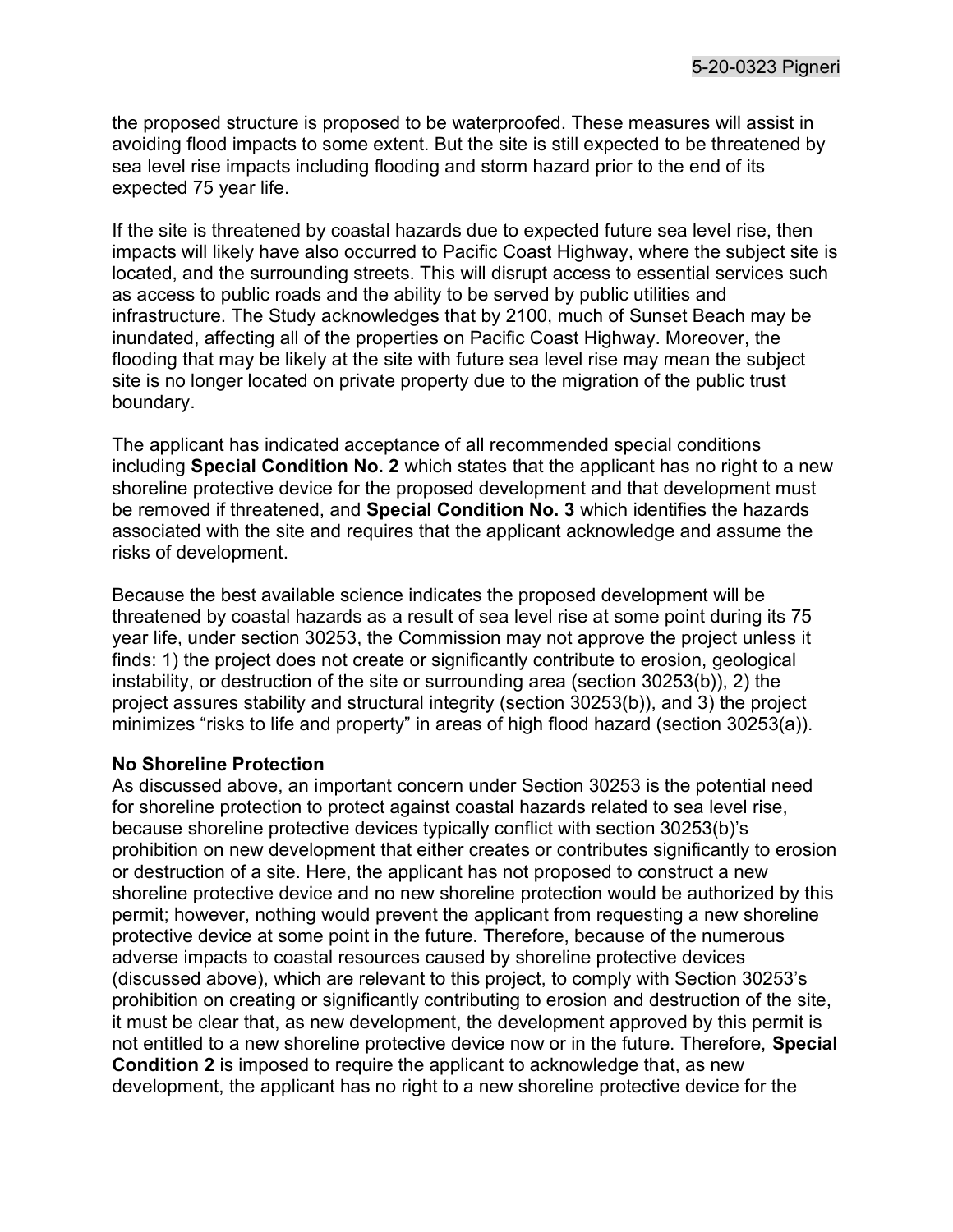project and, in fact, no new future shoreline protective device will be constructed on site to protect the proposed development.

# Removal If Development Is Threatened

Given that coastal hazards may impact the proposed development before the end of its economic life as a result of sea level rise, the Commission must also find that the project assures stability and structural integrity and minimizes "risks to life and property" in an area of high flood hazard without a new shoreline protective device. Section 30253 does not prohibit development in a potentially hazardous area; rather, an applicant must demonstrate that risks to life and property are minimized. Here, it is important to note that the site is not currently threatened by coastal hazards and is unlikely to be for many years, and has been designed to be stable and structurally sound under current conditions.

However, as discussed, the best available science indicates that sea level rise is occurring and coastal hazards may threaten the project site to some extent before the end of its economic life, although there are uncertainties inherent in predicting exactly how and when the impacts discussed above will occur. Due to increasing coastal hazards in this area, the new house may become unstable at some point, posing risks to property and even life, and a new shoreline protective device would not be an option for protecting the structure from coastal hazards. If, however, the proposed development (i.e., the new single family residence) were to be removed if it became threatened, the proposed development can be found to be consistent with the Coastal Act hazards policies, because the structurally unsound or unsafe development would be removed, minimizing risks to property and life.

Therefore, the Commission imposes Special Condition 2, which requires the landowner to remove the development (consisting of a single family residence, garage, foundations, and any future improvements) if any other government agency with legal jurisdiction has issued a final order, not overturned through any appeal or writ proceedings, determining that the structures are currently and permanently unsafe for occupancy or use due to coastal hazards and that there are no measures that could make the structures suitable for habitation or use without the use of new shoreline protective devices. Special Condition 2 requires that if any part of the proposed development becomes threatened by coastal hazards in the future, then the threatened development must be removed rather than protected in place. All or a portion of the development authorized by this permit shall also be removed if essential services to the site can no longer feasibly be maintained due to coastal hazards, if removal is required pursuant to LCP policies for sea level rise adaptation planning, or if the development requires new shoreline protective devices that conflict with relevant LCP or Coastal Act policies. In addition, the public trust boundary may migrate landward in response to rising sea levels.<sup>10</sup> If the public trust boundary does migrate such that it encompasses

 $10$  The Public Trust boundary separates tidelands, submerged lands, and navigable waterways protected for public use from privately owned lands. For more information on public trust lands, visit https://www.slc.ca.gov/public-engagement/.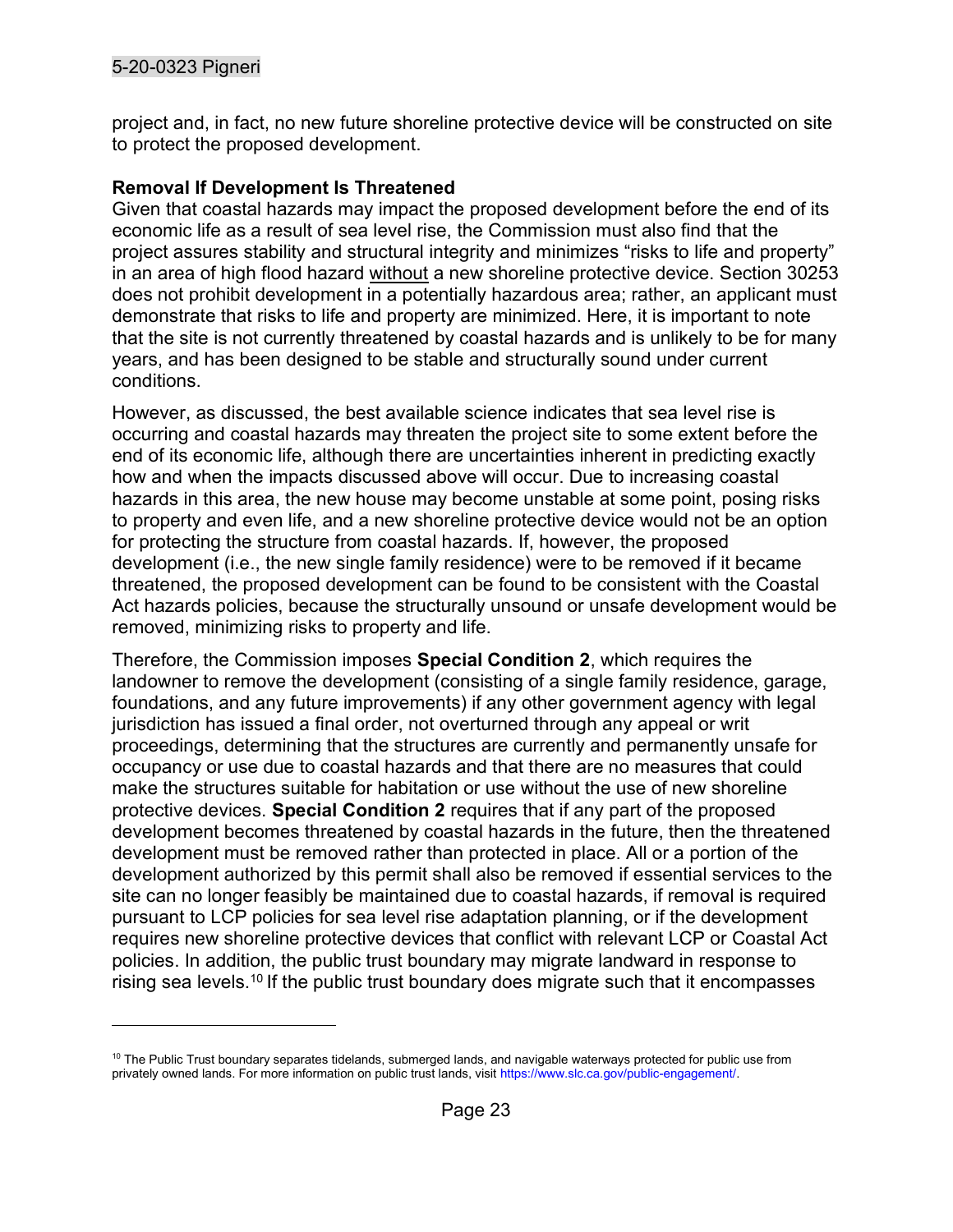the development approved under CDP No. 5-20-0323, the development would need to be removed pursuant to **Special Condition 2**. This condition recognizes that predictions of the future cannot be made with certainty, thereby allowing for development that is currently safe and expected to be for approximately 36 years, but ensuring that the future risks of property damage or loss arising from sea level rise or other changed circumstances are borne by the applicant enjoying the benefits of new development, and not the public.

#### Assumption of Risk

The Commission also finds that due to the possibility of storm waves, surges, flooding, erosion and other coastal hazards, the applicant shall assume the risks of development in a hazardous area as a condition of approval. Because this risk of harm cannot be completely eliminated, the Commission requires the applicant to waive any claim of liability against the Commission for damage to life or property which may occur as a result of the permitted development. The applicant's Assumption of Risk, Waiver of Liability and Indemnity, as required by Special Condition 3, will show that the applicant is aware of and understands the nature of the hazards which exist on the site, and that may adversely affect the stability or safety of the subject development, and will effectuate the necessary assumption of those risks by the applicant.

#### Hazards Conclusion

The proposed development, as conditioned, can be found to be consistent with Section 30253 of the Coastal Act, which requires that risks to life and property be minimized, that stability and structural integrity are assured, and that proposed development neither create nor contribute significantly to erosion, geologic instability, or destruction of the site or surrounding area. Approval of the project, as conditioned, also is consistent with the Commission's obligation to manage and protect public trust resources.

# B. PUBLIC ACCESS

The proposed development will not affect the public's ability to gain access to, and/or to use the coast and nearby recreational facilities. Therefore, as conditioned, the development conforms to Sections 30210 through 30214, Sections 30220 through 30224, and 30252 of the Coastal Act.

# C. RECREATION

The proposed development, as conditioned, does not interfere with public recreational use of coastal resources. The proposed development, as conditioned, protects coastal areas suited for recreational activities. Therefore, the Commission finds that the proposed development, as conditioned, is in conformity with Sections 30210 through 30214 and Sections 30220 through 30223 of the Coastal Act regarding the promotion of public recreational opportunities.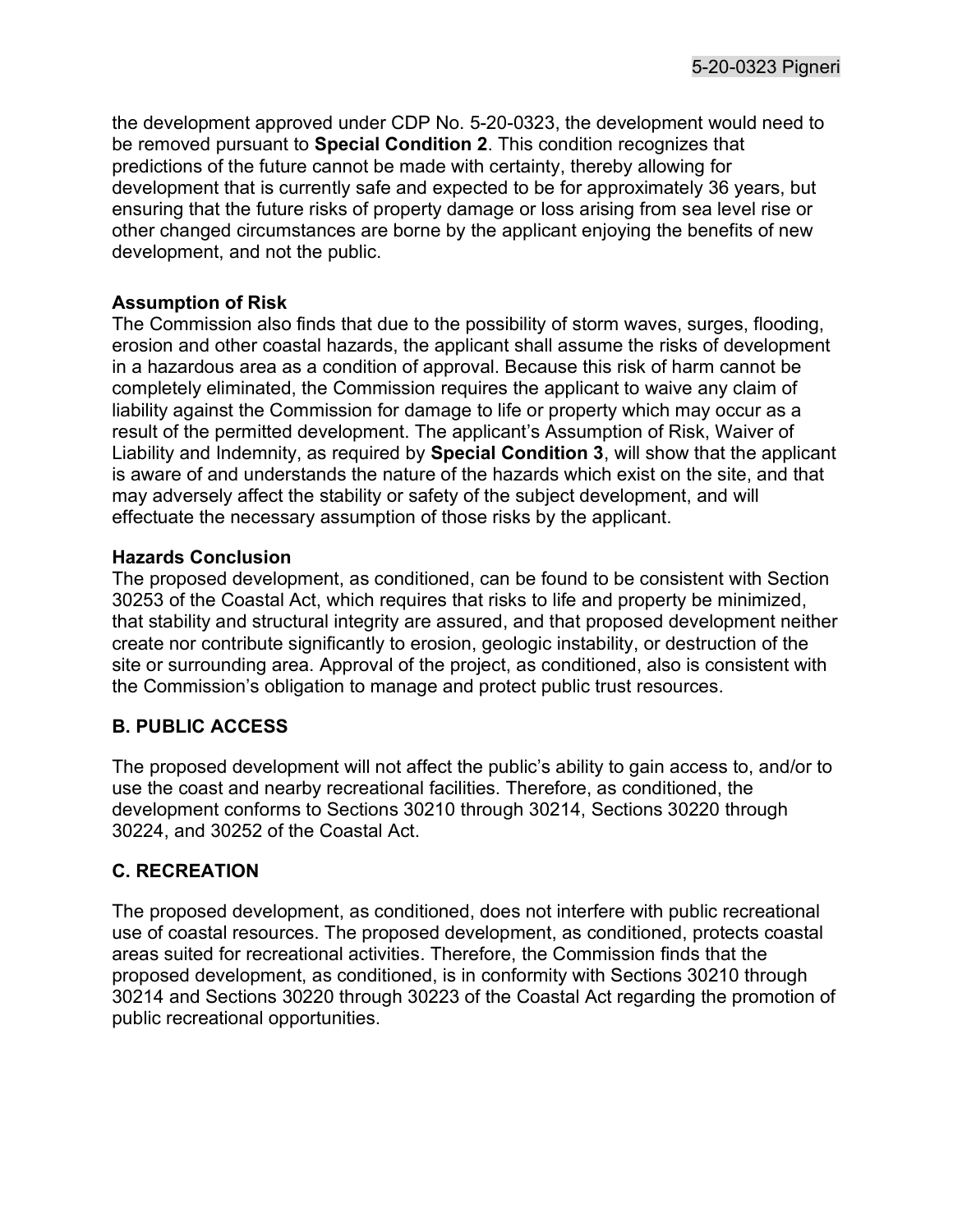# D. WATER QUALITY

The proposed development will be occurring on, within, or adjacent to coastal waters. The storage or placement of construction material, debris, or waste in a location where it could be discharged into coastal waters would result in an adverse effect on the marine environment. The applicant is proposing measures to address these water quality concerns, including directing site drainage to fossil filters prior to being released from the site into the City's storm drain system. Special Condition 5 requires the project to conform to the site drainage plan as proposed. (**Exhibit 2**). In addition, to reduce the potential for construction related impacts on water quality, the Commission imposes Special Condition No. 8 requiring, but not limited to, the appropriate storage and handling of construction equipment and materials to minimize the potential of pollutants to enter coastal waters. To reduce the potential for post-construction impacts to water quality the Commission requires the continued use and maintenance of post construction BMPs. As conditioned, the Commission finds that the development conforms with Sections 30230 and 32031 of the Coastal Act.

# E. LOCAL COASTAL PROGRAM

Coastal Act section 30604(a) states that, prior to certification of a local coastal program ("LCP"), a coastal development permit must be issued upon a finding that the proposed development is in conformity with Chapter 3 of the Act and that the permitted development will not prejudice the ability of the local government to prepare an LCP that is in conformity with Chapter 3. Orange County's LCP for Sunset Beach was effectively certified in 1982 and updated in 1992. However, Sunset Beach was annexed into the City of Huntington Beach effective August 2011. This annexation terminated the County's LCP permitting jurisdiction for the area. The Sunset Beach annexation area has not yet been incorporated into the City of Huntington Beach certified LCP. Thus, there is not currently an effective certified LCP for Sunset Beach and, therefore, the Chapter 3 policies of the Coastal Act provide the standard of review for coastal development permits in the area. The previously certified Sunset Beach LCP may be used as guidance where appropriate. As conditioned, the proposed development is consistent with the Chapter 3 policies of the Coastal Act. Approval of the project, as conditioned, will not prejudice the ability of the local government to prepare an LCP that is in conformity with the provisions of Chapter 3 of the Coastal Act.

# F. CALIFORNIA ENVIRONMENTAL QUALITY ACT (CEQA)

Section 13096 of the Commission's regulations requires Commission approval of Coastal Development Permit applications to be supported by a finding showing the application, as conditioned by any conditions of approval, to be consistent with any applicable requirements of the California Environmental Quality Act (CEQA). Section 21080.5(d)(2)(A) of CEQA prohibits a proposed development from being approved if there are feasible alternatives or feasible mitigation measures available which would substantially lessen any significant adverse effect which the activity may have on the environment.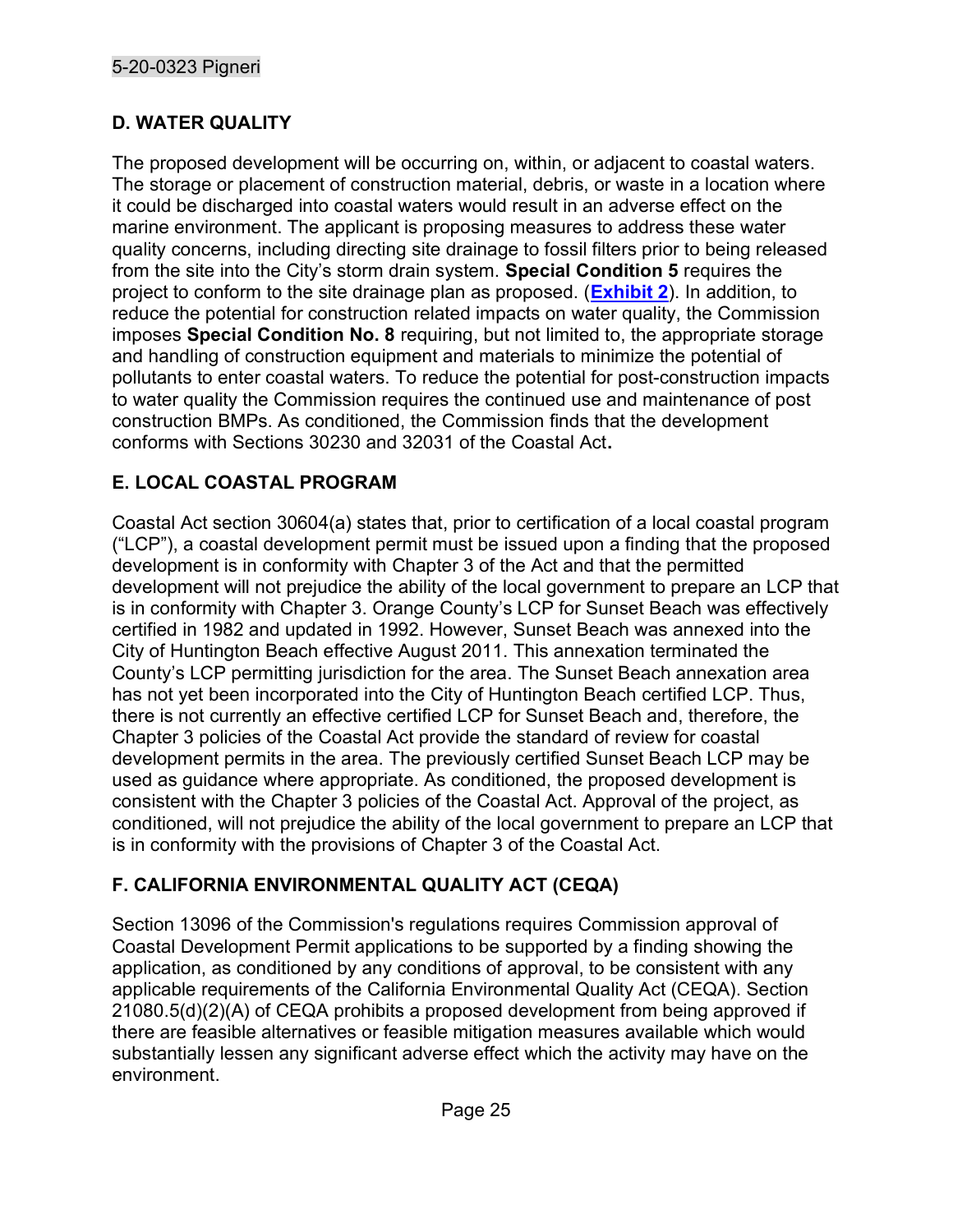The City of Huntington Beach is the lead agency responsible for CEQA review. As determined by the City, this project is categorically exempt from CEQA per Section 15303 exemption. As conditioned, there are no additional feasible alternatives or additional feasible mitigation measures available which will substantially lessen any significant adverse impact the activity would have on the environment. Therefore, the Commission finds that the proposed project, as conditioned to mitigate the identified possible impacts, is consistent with CEQA and the policies of the Coastal Act.